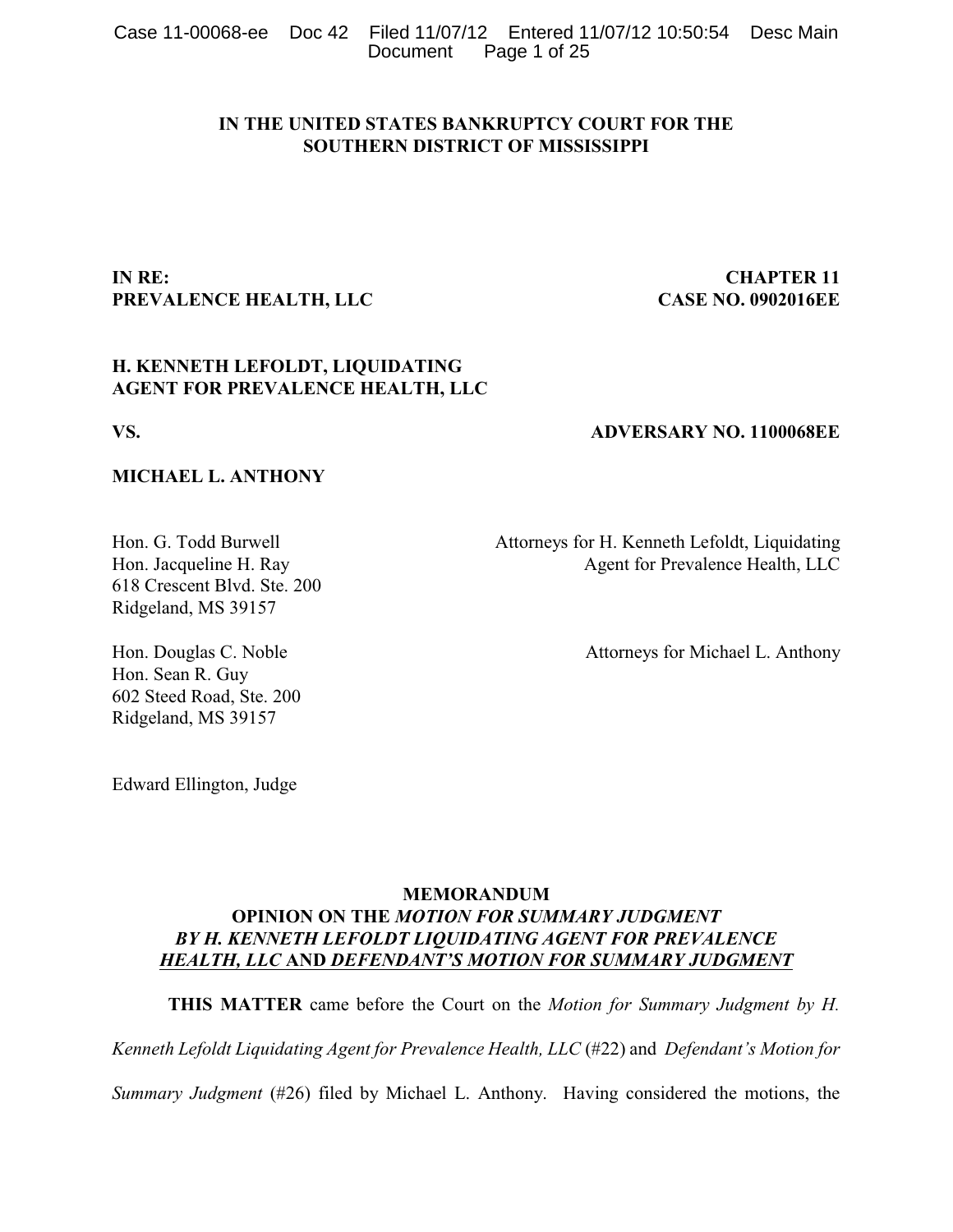#### Case 11-00068-ee Doc 42 Filed 11/07/12 Entered 11/07/12 10:50:54 Desc Main<br>Document Page 2 of 25 Page 2 of 25

respective briefs and other related pleadings filed by the parties, the Court finds that the *Defendant's Motion for Summary Judgment* (#26) is not well taken and should be denied and that the *Motion for Summary Judgment by H. Kenneth Lefoldt Liquidating Agent for Prevalence Health, LLC* (#22) is well taken and should be granted.

# **FACTS**

Prevalence Health,  $LLC<sup>1</sup>$  (Debtor) was a provider of medication and disease management

services and also operated a home delivery pharmacy. Michael L. Anthony (Anthony) was the

president and chief operating officer of the Debtor from November 2004 through January 2010.

During this same time, Anthony was also a member of the Debtor's board of directors.

On June 9, 2009, the Debtor filed a petition for relief under Chapter 11 of the Bankruptcy

Code. According to the Debtor's *Disclosure Statement for Debtor's Chapter 11 Plan* (#167)

(Disclosure Statement), which was filed in the Debtor's main case, and as Anthony testified in his

deposition, $2$  the Debtor filed bankruptcy because

[t]he financial performance of the Debtor continued to decline during the period from June 29, 2007, until the Petition Date. The Debtor sought various acquisitions and combinations to increase its customer bases and to expand its operations, but none were successful. . . .None of the Debtor's efforts to recapitalize and grow or to sell its business have been successful, and the Debtor was not able to raise sufficient funds or acquire strategic partners or a sufficient client base for the [Debtor].<sup>3</sup>

<sup>&</sup>lt;sup>1</sup>Prevalence Health, LLC started out as Health Alliance. Health Alliance subsequently changed its name to Prevalence Health, LLC. For purposes of this Opinion, the Court will use the name Prevalence Health, LLC.

*Transcript of Deposition of Michael L. Anthony* at 8-23, Exhibit A to *Motion for Summary* <sup>2</sup> *Judgment by H. Kenneth Lefoldt Liquidating Agent for Prevalence Health, LLC.* (#22), (Adv. Case No. 11-00068EE), March 14, 2012 (hereinafter, Transcript of Deposition).

<sup>&</sup>lt;sup>3</sup>Disclosure Statement for Debtor's Chapter 11 Plan (#167) at 13, (Case No. 09-02016EE), May 7, 2010.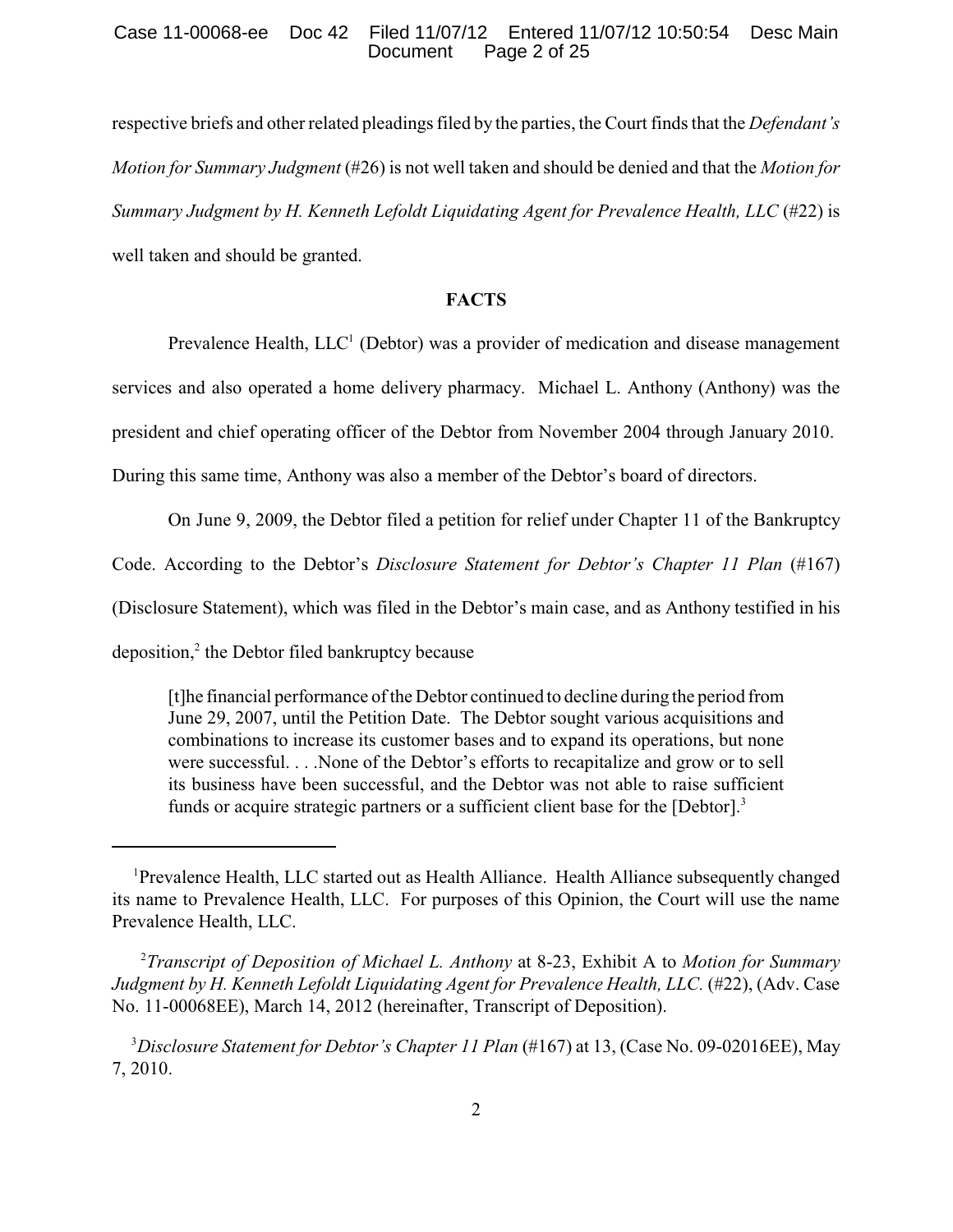#### Case 11-00068-ee Doc 42 Filed 11/07/12 Entered 11/07/12 10:50:54 Desc Main Page 3 of 25

On August 4, 2010, the *Order Confirming Debtor's Amended Chapter 11 Plan* (#203) was entered. Pursuant to the confirmed plan, H. Kenneth Lefoldt (Trustee) was appointed as the Liquidating Agent of the Debtor.

On June 7, 2011, the Trustee filed his *Complaint to Avoid and Recover Preferences* (#1) (Complaint). In his Complaint, the Trustee alleges that on January 28, 2008, Anthony paid the Debtor \$125,000. The next day, on January 29, 2008, the Debtor executed a Promissory Note payable on demand, in which the Debtor agreed to repay Anthony \$175,000 plus interest at the rate of 7% per annum. Subsequently, on February 28, 2008, Anthony paid the Debtor an additional \$50,000. Anthony had now fully funded the total amount provided for in the Promissory Note, namely \$175,000 (2008 Loan).

The Trustee further alleges in his Complaint that in or around August of 2008, Anthonymade a demand for repayment from the Debtor. Then on August 29, 2008, the Debtor paid \$175,000 to First Commercial Bank (FCB) in satisfaction of a personal loan obtained by Anthony to fund the 2008 Loan. The Trustee asks the Court to set aside this payment as a preference pursuant to 11 U.S.C. § 547<sup>4</sup> and to enter a judgment awarding him \$175,000 pursuant to § 550(a).

Anthony denies that the repayment is an avoidable preference in his *Answer and Defenses to Complaint to Avoid and Recover Preferences* (#11) (Answer) which he filed on July 15, 2011. In his Answer, Anthony asserts among other defenses that the Debtor incurred and paid the 2008 Loan in the ordinary course of its business.

The Trustee and Anthony have filed dueling motions for summary judgment. On March 14,

<sup>&</sup>lt;sup>4</sup>Hereinafter, all code sections refer to the Bankruptcy Code found at Title 11 of the United States Code unless specifically noted otherwise.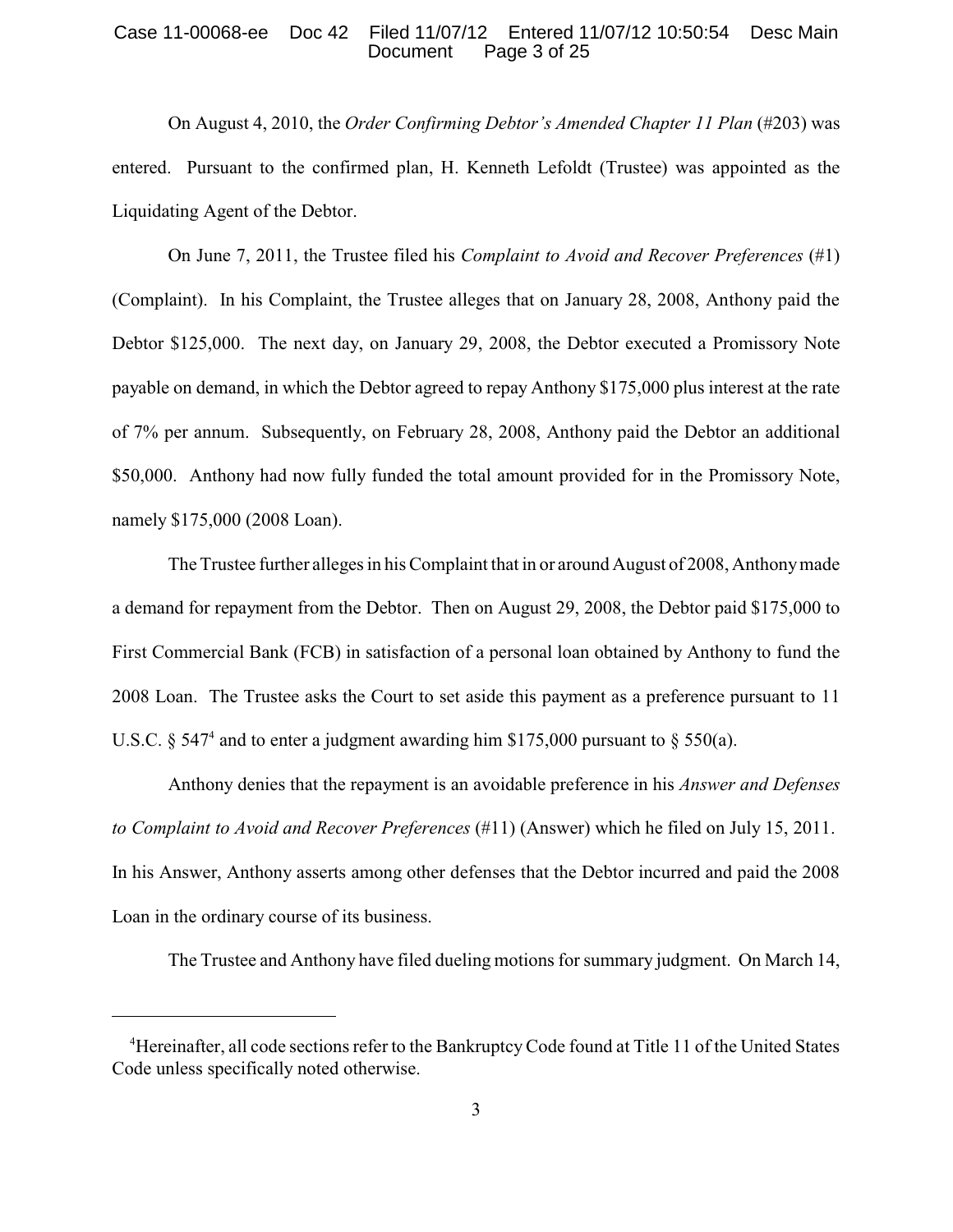#### Case 11-00068-ee Doc 42 Filed 11/07/12 Entered 11/07/12 10:50:54 Desc Main Page 4 of 25

2012, the Trustee filed his *Motion for Summary Judgment by H. Kenneth Lefoldt Liquidating Agent for Prevalence Health, LLC* (#22) (Trustee's Motion). In the Trustee's Motion, the Trustee alleges that he is entitled to a judgment as a matter of law because there is no genuine dispute that the payment by the Debtor to FCB for the benefit of Anthony is an avoidable preference.

Anthony filed his *Defendant's Motion for Summary Judgment* (#26) (Anthony's Motion) on March 22, 2012. Anthony alleges that there is no genuine dispute that the transfer in question, the repayment of the 2008 Loan, was not a preference because it was made in the ordinary course of business pursuant to  $\S 547(c)(2)$ . Therefore, Anthony asserts he is entitled to a judgment as a matter of law declaring that the payment is not an avoidable preference under § 547.

The parties filed numerous briefs in support of their respective motions. The final replybrief was filed on May 2, 2012. The Court then took the matter under advisement.

## **CONCLUSIONS OF LAW**

## **I. Jurisdiction**

This Court has jurisdiction of the subject matter and of the parties to this proceeding pursuant to 28 U.S.C. § 1334 and 28 U.S.C. § 157. This is a core proceeding as defined in 28 U.S.C.  $§ 157(b)(1)$  and  $(2)(F)$ .

#### **II. Summary Judgment Standards**

Rule 56 of the Federal Rules of Civil Procedure,<sup>5</sup> as amended effective December 1, 2010,<sup>6</sup>

 ${}^{5}$ Federal Rule of Civil Procedure 56 is made applicable to bankruptcy proceedings pursuant to Federal Rule of Bankruptcy Procedure 7056.

 $\mathrm{F}$ The Notes of Advisory Committee to the 2010 amendments state that the standard for granting a motion for summary judgment has not changed, that is, there must be no genuine dispute as to any material fact and the movant is entitled to a judgment as a matter of law. Further, "[t]he amendments will not affect continuing development of the decisional law construing and applying these phrases."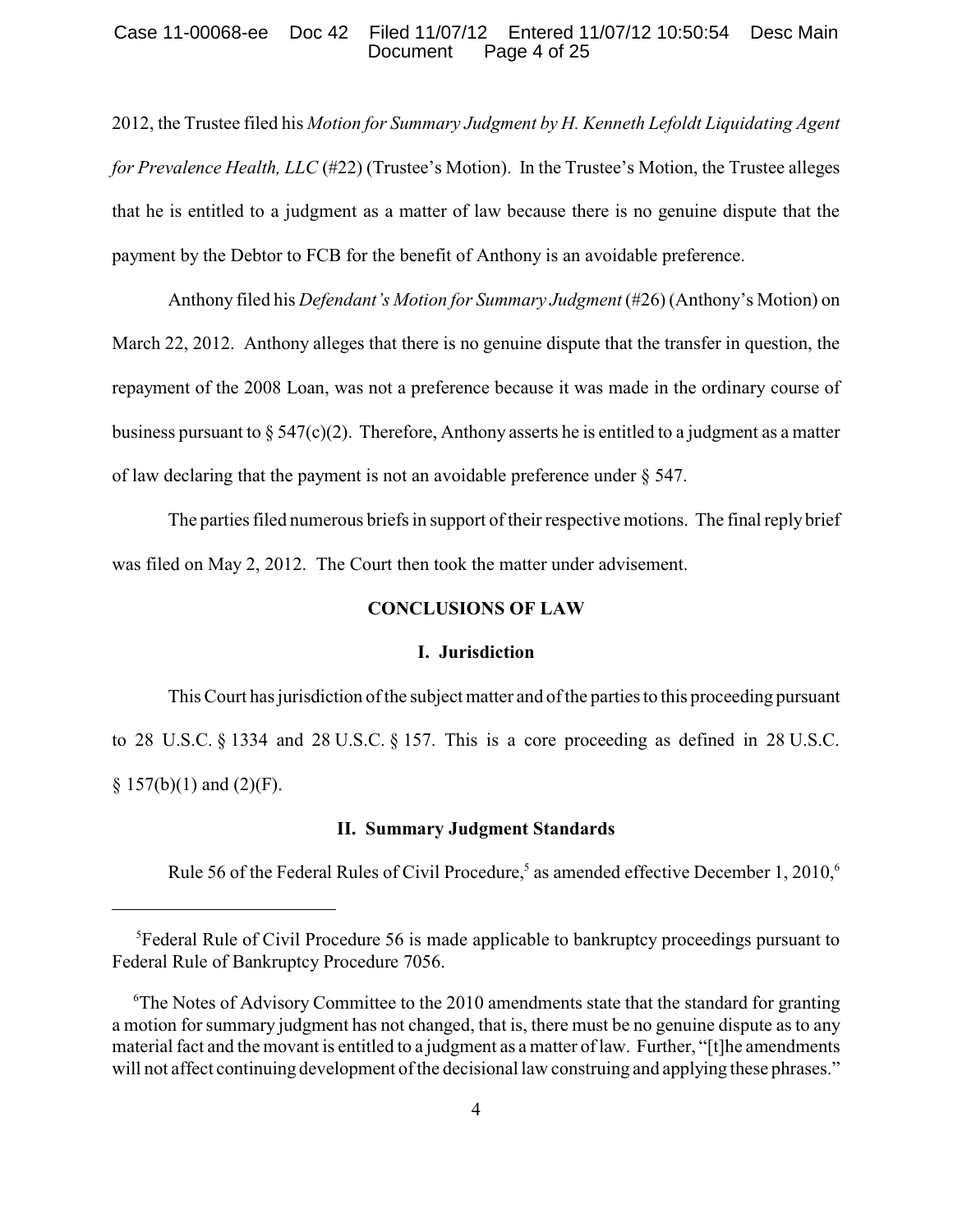#### Case 11-00068-ee Doc 42 Filed 11/07/12 Entered 11/07/12 10:50:54 Desc Main Page 5 of 25

provides that "[t]he court shall grant summary judgment if the movant shows that there is no genuine dispute as to any material fact and the movant is entitled to judgment as a matter of law." Fed. R. Civ. P. 56(a). When considering a motion for summary judgment, "the court does not weigh the evidence to determine the truth of the matter asserted but simply determines whether a genuine issue for trial exists, and '[o]nly disputes over facts that might affect the outcome of the suit under the governing law will properly preclude the entry of summary judgment.' *Anderson v. Liberty Lobby, Inc.,* 106 S. Ct. 2505, 2510 (1986)." *Newton v. Bank of America (In re Greene),* 2011 WL 864971, at \*4 (Bankr. E.D. Tenn. March 11, 2011).

"The moving party bears the burden of showing the . . . court that there is an absence of evidence to support the non-moving party's case. *Celotex Corp. v. Catrett*, 477 U.S. 317, 325, 106 S. Ct. 2548, 91 L. Ed. 2d 265 (1986)." *Hart v. Hairston,* 343 F. 3d 762, 764 (5th Cir. 2003).

Once a motion for summary judgment is pled and properly supported, the burden shifts to the non-moving party to prove that there are genuine disputes as to material facts by "citing to particular parts of materials in the record, including depositions, documents, electronically stored information, affidavits or declarations, stipulations, . . . admissions, interrogatory answers, or other materials."<sup>7</sup> Or the non-moving party may "show[] that the materials cited do not establish the absence . . . of a genuine dispute."<sup>8</sup> When proving that there are genuine disputes as to material facts, the non-moving party cannot rely "solely on allegations or denials contained in the pleadings or 'mere scintilla of evidence in support of the nonmoving party will not be sufficient.' *Nye v. CSX Transp., Inc.,* 437 F.3d 556, 563 (6th Cir. 2006); *see also Matsushita Elec. Indus. Co., Ltd. v. Zenith*

 ${}^{7}$ Fed. R. Bankr. P. 7056(c)(1)(A).

 ${}^{8}$ Fed. R. Bankr. P. 7056(c)(1)(B).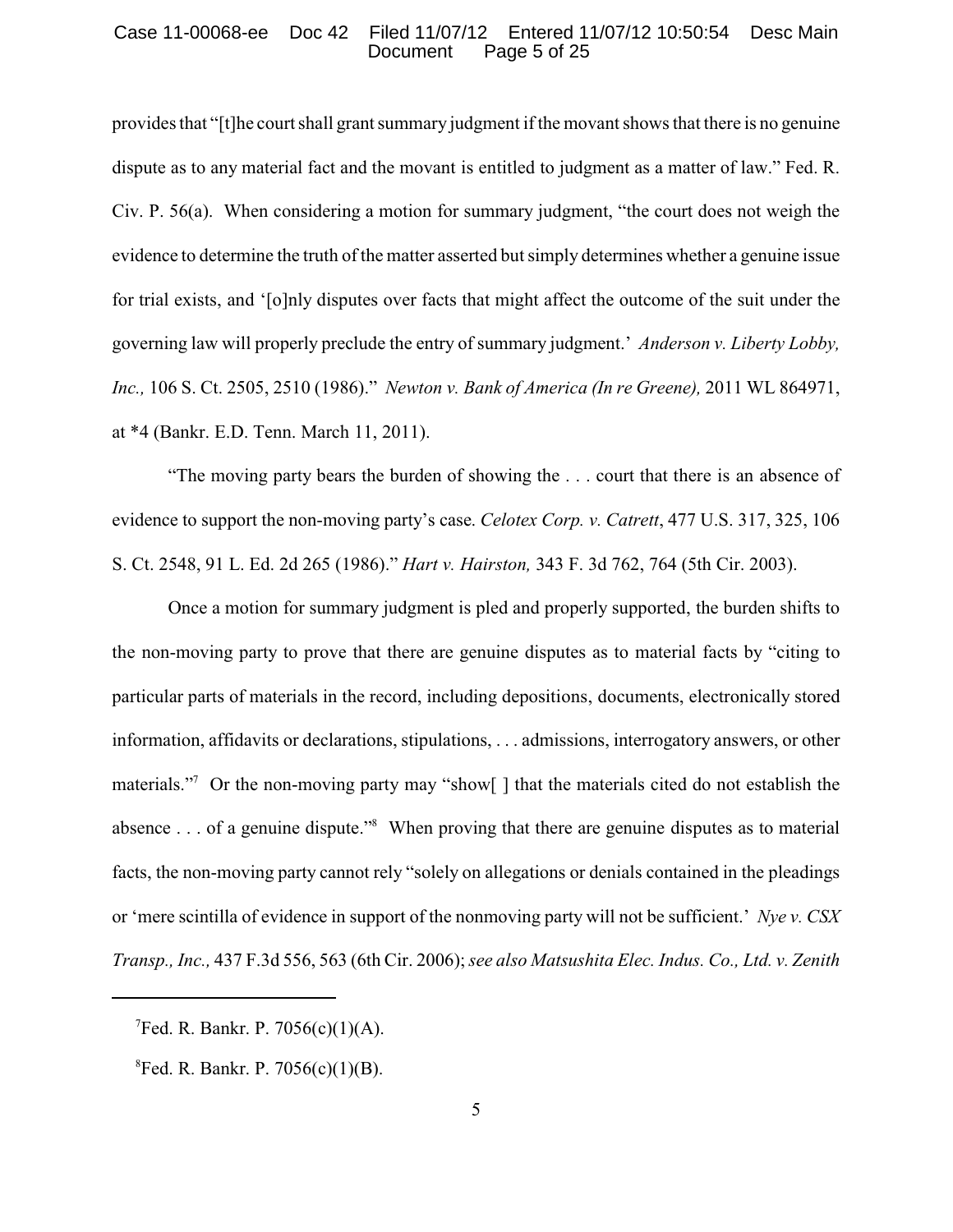#### Case 11-00068-ee Doc 42 Filed 11/07/12 Entered 11/07/12 10:50:54 Desc Main Page 6 of 25

*Radio Corp*., 106 S. Ct. 1348, 1356 (1986)." *Newton,* 2011 WL 864971, at \*4. "[T]he nonmovant must submit or identify evidence in the record to show the existence of a genuine issue of material fact as to each element of the cause of action." *Malacara v. Garber,* 353 F.3d 393, 404 (5th Cir. 2003). "Where the record taken as a whole could not lead a rational trier of fact to find for the nonmoving party, there is no 'genuine issue for trial.'" *Matsushita,* 106 S. Ct. at 1356 (citations omitted).

When considering a motion for summary judgment, a court must view the pleadings and evidentiary material, and the reasonable inferences to be drawn therefrom, in the light most favorable to the non-moving party, and the motion should be granted only where there is no genuine issue of material fact. *Thatcher v. Brennan*, 657 F.Supp. 6, 7 (S.D. Miss. 1986), *aff'd*, 816 F.2d 675 (5th Cir. 1987)(citing *Walker v. U-Haul Co. of Miss.*, 734 F.2d 1068, 1070-71 (5th Cir. 1984)); *see also Matshushita Elec. Indus. Co., Ltd. v. Zenith Radio Corp.*, 475 U.S. 574, 587-88, 106 S. Ct. 1348, 1356-57, 89 L. Ed. 2d 538, 553 (1986). The Court must decide whether "the evidence presents a sufficient disagreement to require submission to a jury or whether it is so one-sided that one party must prevail as a matter of law." *Anderson v. Liberty Lobby, Inc.,* 477 U.S. 242, 251-52, 106 S. Ct. 2505, 2512, 91 L. Ed. 2d. 202 (1986). On cross-motions for summary judgment, the Court must review each party's motion independently. *Ford Motor Co. v. Tex. Dep't Of Transp.*, 264 F.3d 493, 498 (5th Cir. 2001).

#### **III. Preferences under § 547**

In *Cullen Center Bank & Trust v. Hensley (In re Criswell),* 102 F.3d 1411 (5th Cir. 1997), the United States Court of Appeals for the Fifth Circuit explained the purpose of § 547:

In general, § 547(b) permits a trustee to avoid various preferential transfers of the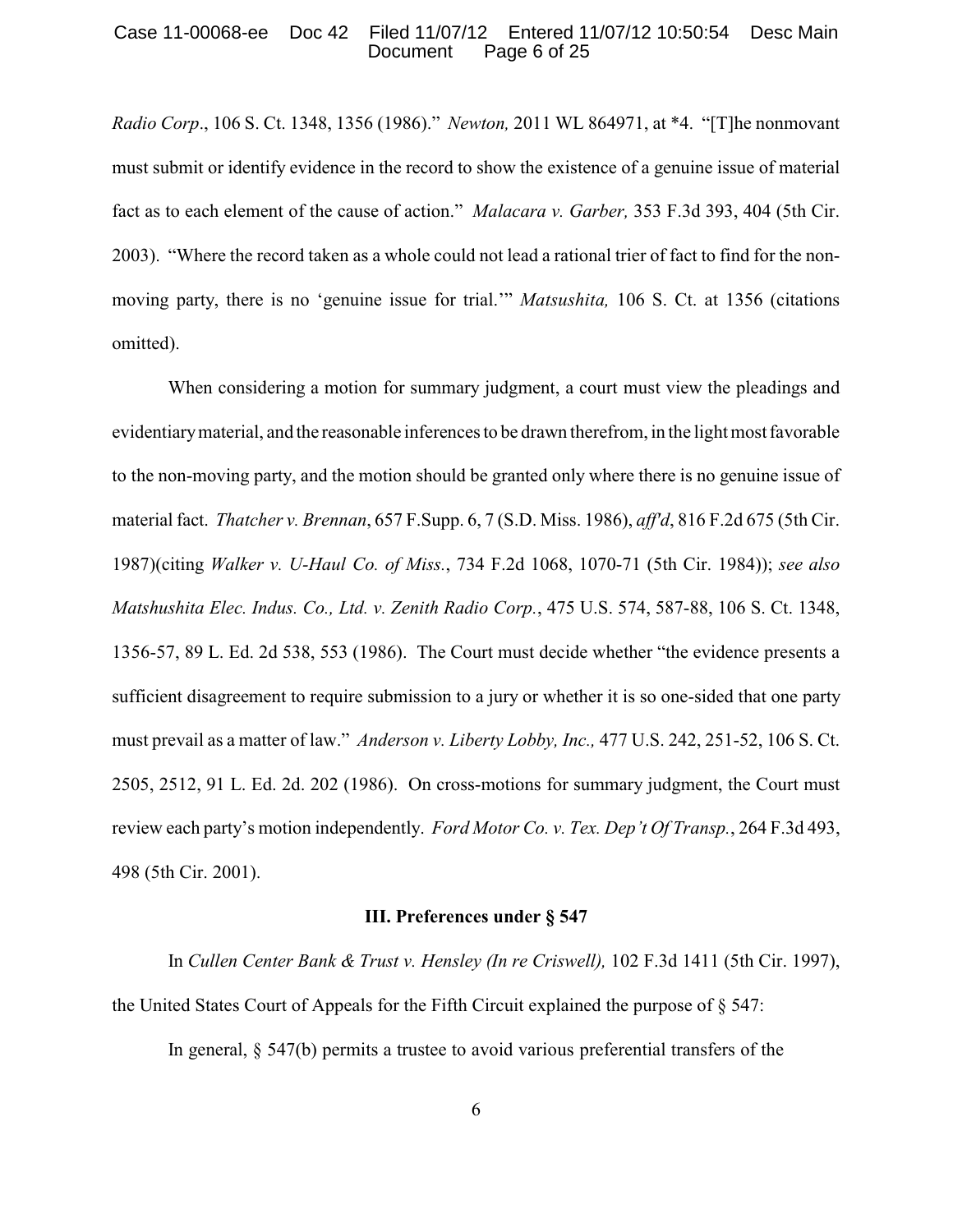debtor's propertymade prior to the commencement of the bankruptcycase. Congress enacted this preference-avoiding section with two intertwined purposes in mind: (1) discouraging creditors from racing to the courthouse to dismember the debtor during his slide into bankruptcy, and (2) facilitating the prime bankruptcy policy of equality of distribution among creditors of the debtor.

*Cullen,* 102 F.3d at 1414. (footnote omitted).

Section 547(b) sets forth the preferential transfer requirements, as follows:

# **§ 547. Preferences**

(b) [T]he trustee may avoid any transfer of an interest of the debtor in property–

- (1) to or for the benefit of a creditor;
- (2) for or on account of an antecedent debt owed by the debtor before such transfer was made;
- (3) made while the debtor was insolvent;
- (4) made–
	- (A) on or within 90 days before the date of the filing of the petition; or
	- (B) between 90 days and one year before the date of the filing of the petition, if such creditor at the time of such transfer was an insider; and
- (5) that enables such creditor to receive more than such creditor would receive if-
	- (A) the case were a case under Chapter 7 of this title;
	- (B) the transfer had not been made; and
	- (C) such creditor received payment of such debt to the extent provided by the provisions of this title.

11 U.S.C. § 547(b).

In order for the payment made by the Debtor on the 2008 Loan to be set aside as a preference

pursuant to  $\S 547(b)$ , the Trustee must prove each of these five elements by a preponderance of the

evidence. *T.B. WestexFoods, Inc. v. FDIC (In re T.B. WestexFoods, Inc.),* 950 F.2d 1187, 1190 (5th

Cir. 1992); *In re Bullion Reserve of N. Am.*, 836 F.2d 1214, 1217, (9th Cir. 1988), *cert. denied*, 486

U.S. 1056 (1988); *In re Adbox, Inc.,* 488 F.3d 836, 843 (9th Cir. 2007); *Phoenix Restaurant Group,*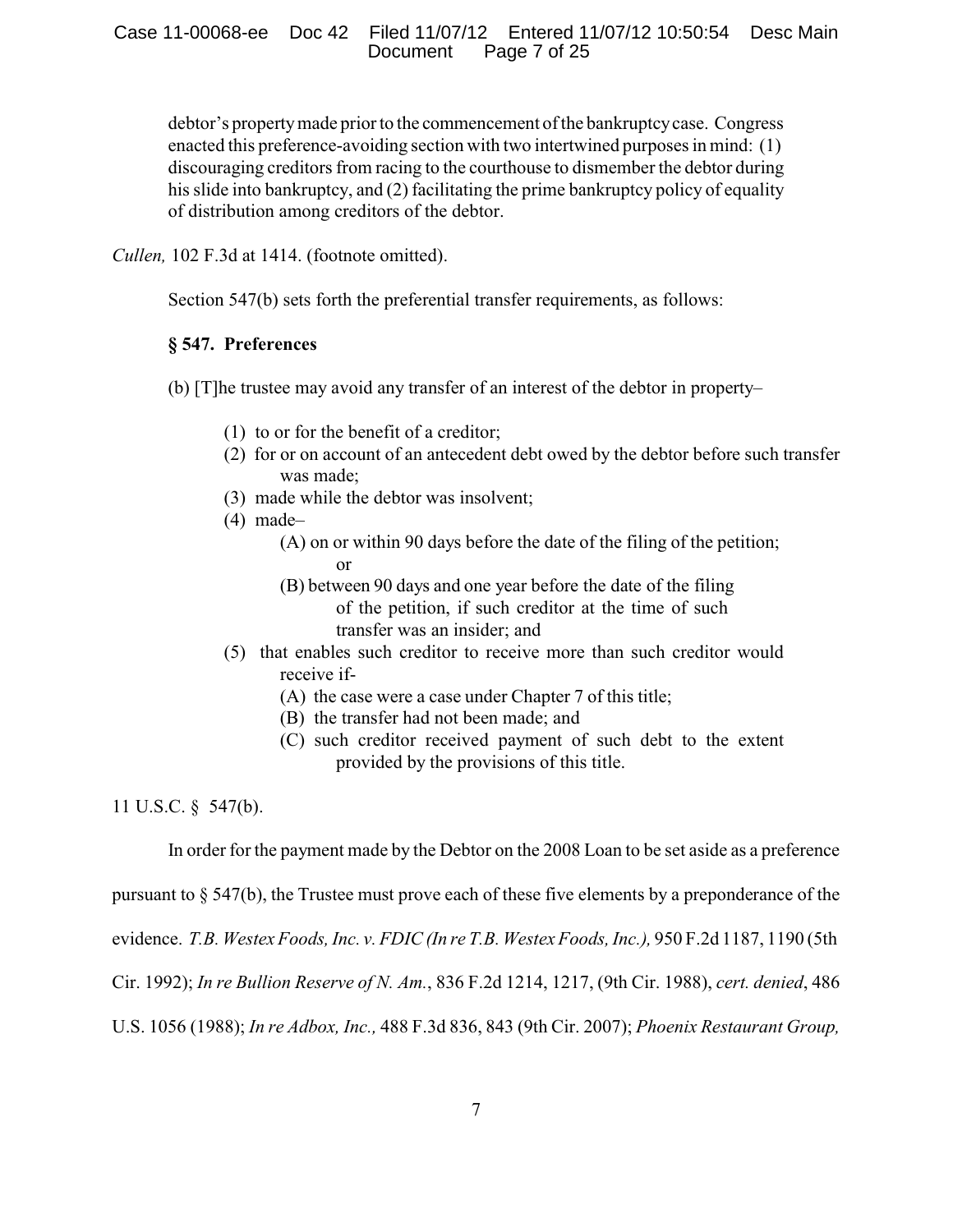#### Case 11-00068-ee Doc 42 Filed 11/07/12 Entered 11/07/12 10:50:54 Desc Main<br>Document Page 8 of 25 Page 8 of 25

*Inc. v. Fuller, Fuller & Associates, P.A. (In re Phoenix Restaurant Group, Inc.),* 316 B.R. 671, 675 (Bankr. M.D. Tenn. 2004).

According to Anthony's Answer, Anthony does not contest that the Debtor paid FCB \$175,000 on account of the 2008 Loan he made to the Debtor.<sup>9</sup> Anthony also admits in his Answer that he was an insider of the Debtor and that the payment of the 2008 loan was made within one year of the filing of the Debtor's bankruptcy petition.<sup>10</sup> In addition, Anthony admits the payment allowed him to receive more money than he would have received if the Debtor had filed a Chapter 7 bankruptcy.<sup>11</sup> Therefore, Anthony has conceded four of the five elements of a preferential transfer under § 547(b). As to the remaining element, Anthony challenged whether the repayment of the 2008 Loan occurred when the Debtor was "insolvent" under § 547(b)(3).

While Anthony's Motion focuses mainly on an affirmative defense, namely that the 2008 Loan was incurred and the repayment was made in the ordinary course of business under  $\S 547(c)(2)$ , the Court addresses the insolvency issue first to determine whether the Trustee has met all five requirements of § 547(b). This task hinges solely upon an application of law.

#### **A. Insolvency**

In his Answer and in his pleadings in opposition to the Trustee's Motion, Anthonydenies that the Debtor was insolvent at the time the payment was made to FCB. The Code defines insolvency as follows:

<sup>&</sup>lt;sup>9</sup> Answer at 2, (Adv. Case No. 11-00068EE), July 15, 2011.

<sup>&</sup>lt;sup>10</sup>*Id.* Pursuant to § 547(b)(4), for transfers made by a debtor to an "insider," a longer one-year reach back period applies.

 $^{11}Id.$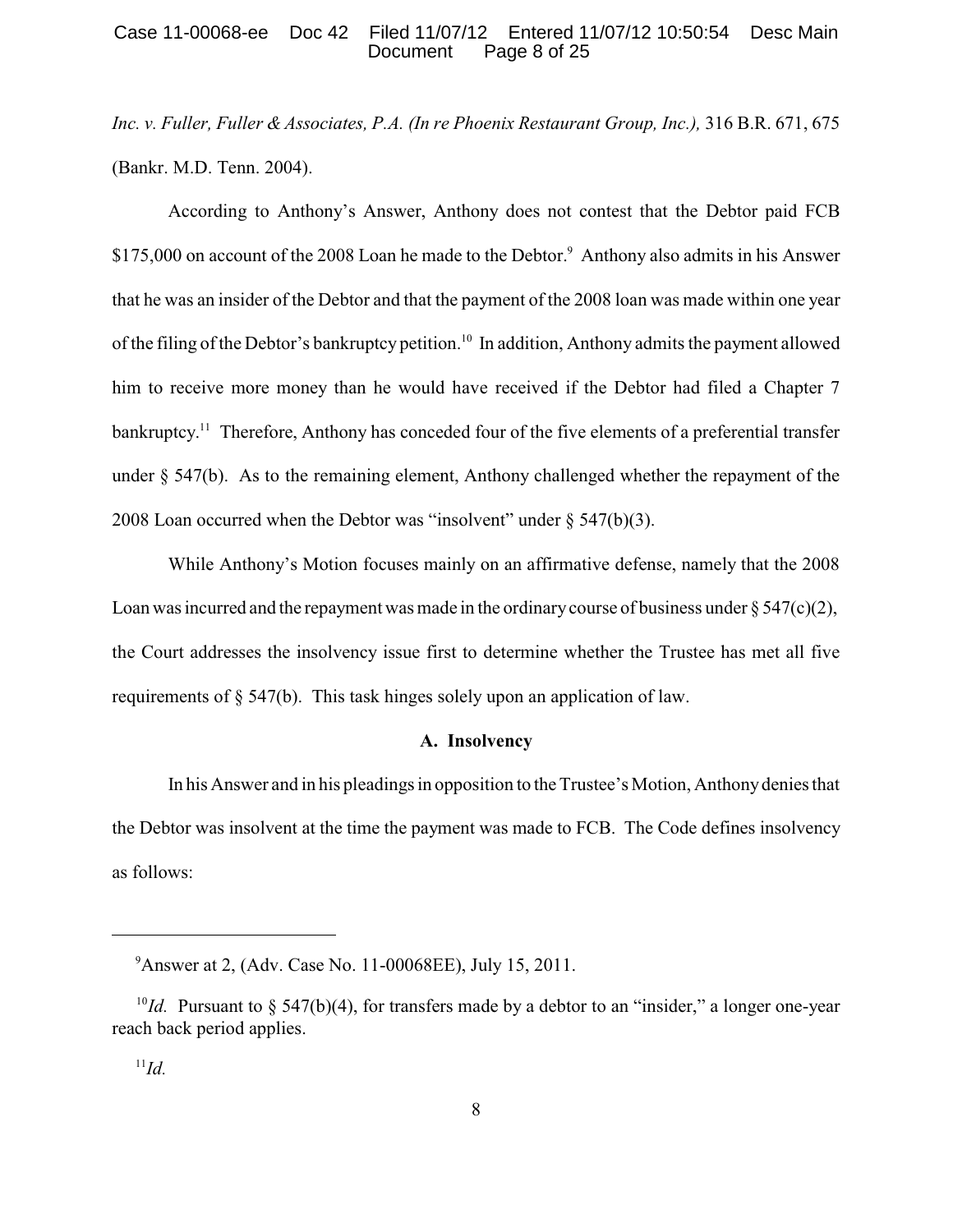# **§ 101. Definitions**

. . . .

(32) The term "insolvent" means--

(A) with reference to an entity other than a partnership and a municipality, financial condition such that the sum of such entity's debts is greater than all of such entity's property, at a fair valuation, exclusive of--

> (i) property transferred, concealed, or removed with intent to hinder, delay, or defraud such entity's creditors; and

> (ii) property that may be exempted from property of the estate under section 522 of this title;

11 U.S.C. § 101(32)(A). The Debtor is presumed to have been insolvent during the 90 days prior to the petition date. 11 U.S.C. § 547(f). For the period between 90 days and one year, which applies to transfers to insiders, courts use a "balance sheet test." Here, the transfer to Anthony, an insider, occurred on August 29, 2008, which is within one year before the Debtor filed its petition on June 9, 2009.

In his *Response Brief in Opposition to Plaintiff's Motion for Summary Judgment* (#33)<sup>12</sup> (Anthony's Responsive Brief), Anthony acknowledges that "[t]he uncontested facts show that the Debtor virtually always operated while 'balance sheet insolvent.'"<sup>13</sup> Similarly, in addition to the statements in Anthony's Responsive Brief that the Debtor was insolvent, Anthony testified in his deposition that when the Debtor repaid the 2008 Loan on August 29, 2008, the Debtor's liabilities

 $^{13}$ *Id.* at 7.

<sup>&</sup>lt;sup>12</sup> Response Brief in Opposition to Plaintiff's Motion for Summary Judgment (#33), (Adv. Case No. 11-00068EE), April 9, 2012.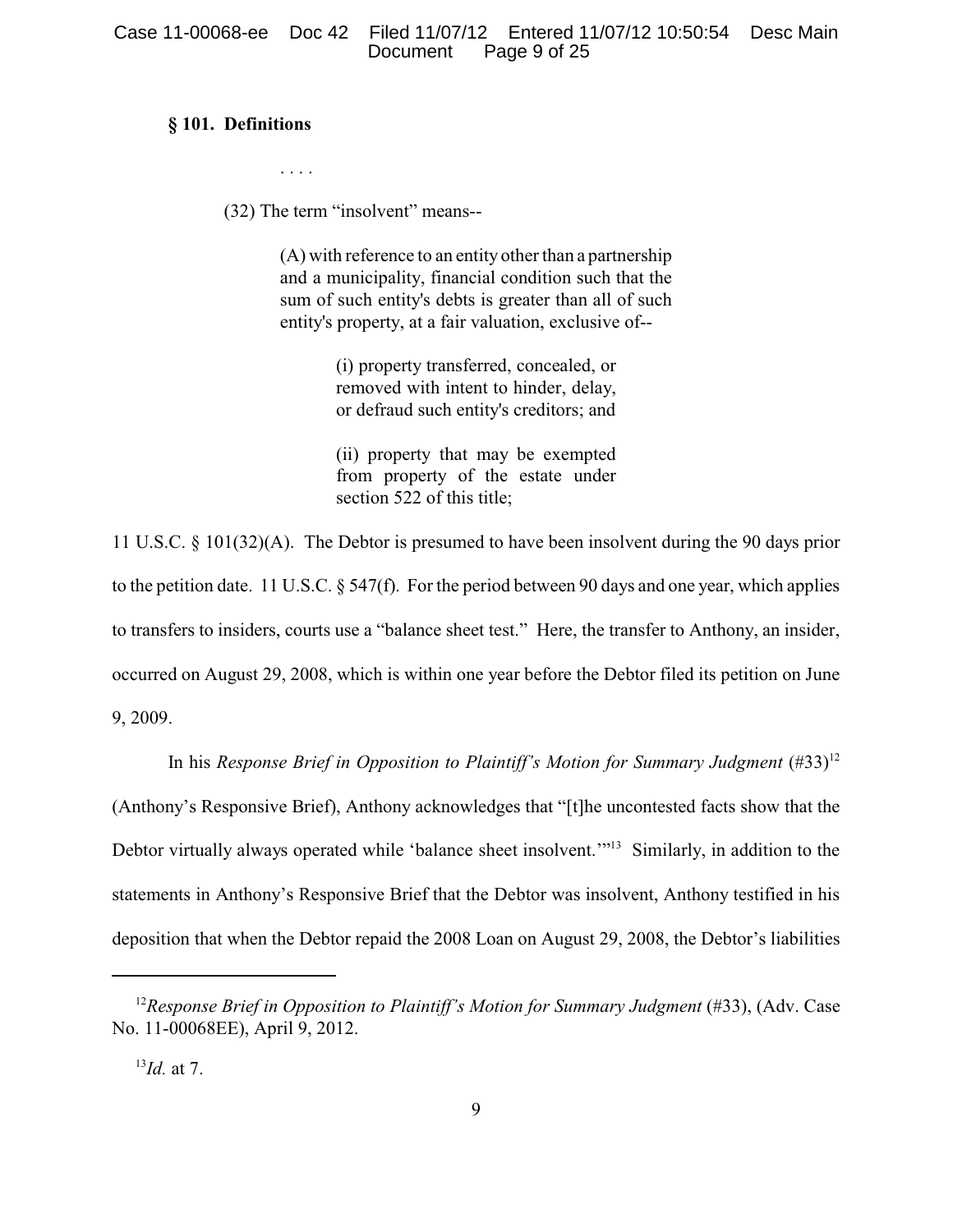#### Case 11-00068-ee Doc 42 Filed 11/07/12 Entered 11/07/12 10:50:54 Desc Main Page 10 of 25

exceeded its assets.<sup>14</sup> Anthony nevertheless asserts that since the Debtor had always operated *in the red*, the Debtor was not "insolvent" within the meaning of  $\S$  547(b)(3) at the time the payment was made to FCB because operating *in the red* was ordinary for the Debtor. However, Anthony does not cite any cases to support his position that because it was business as usual for the Debtor to operate *in the red*, the Debtor was not insolvent at the time the 2008 Loan was repaid. Therefore, the Court finds that Anthony has failed to show that a genuine dispute exists concerning the Debtor's insolvency at the time it repaid the 2008 Loan.

In summary, the Court finds that the Trustee has met his burden of demonstrating that no genuine issue exists as to any of the elements of § 547(b). The payment by the Debtor of \$175,000 in satisfaction of the 2008 Loan for Anthony's benefit is an avoidable preference as a matter of law unless Anthony has raised a genuine issue regarding whether the ordinary course of business defense bars the Trustee's recovery of the preference.

# **B. Ordinary Course of Business Defense**

In  $\S$  547(c) and  $\S$  547(h), there are exceptions to the general rule of avoidability of a preference under § 547(b). Anthony asserts the ordinary course of business defense in § 547(c)(2).<sup>15</sup> In Anthony's Motion, Anthony asserts an affirmative defense to the alleged preference that makes it non-avoidable.<sup>16</sup> Likewise, in his brief, Anthony states that "[t]he material facts giving rise to the

<sup>&</sup>lt;sup>14</sup>Transcript of Deposition, p. 74.

<sup>&</sup>lt;sup>15</sup>The Court acknowledges that Anthony only addresses  $\S$  547(c)(2)(A) in his brief. However, in Anthony's Motion, Anthony cites  $\S 547(c)(2)$  as the basis for the relief he seeks. The Court will give Anthony the benefit of having pled  $\S$  547(c)(2)(A) and (B).

<sup>&</sup>lt;sup>16</sup>Defendant's Motion for Summary Judgment (#26) at 1, ¶ 2 (Adv. Case No. 11-00068EE), March 22, 2012.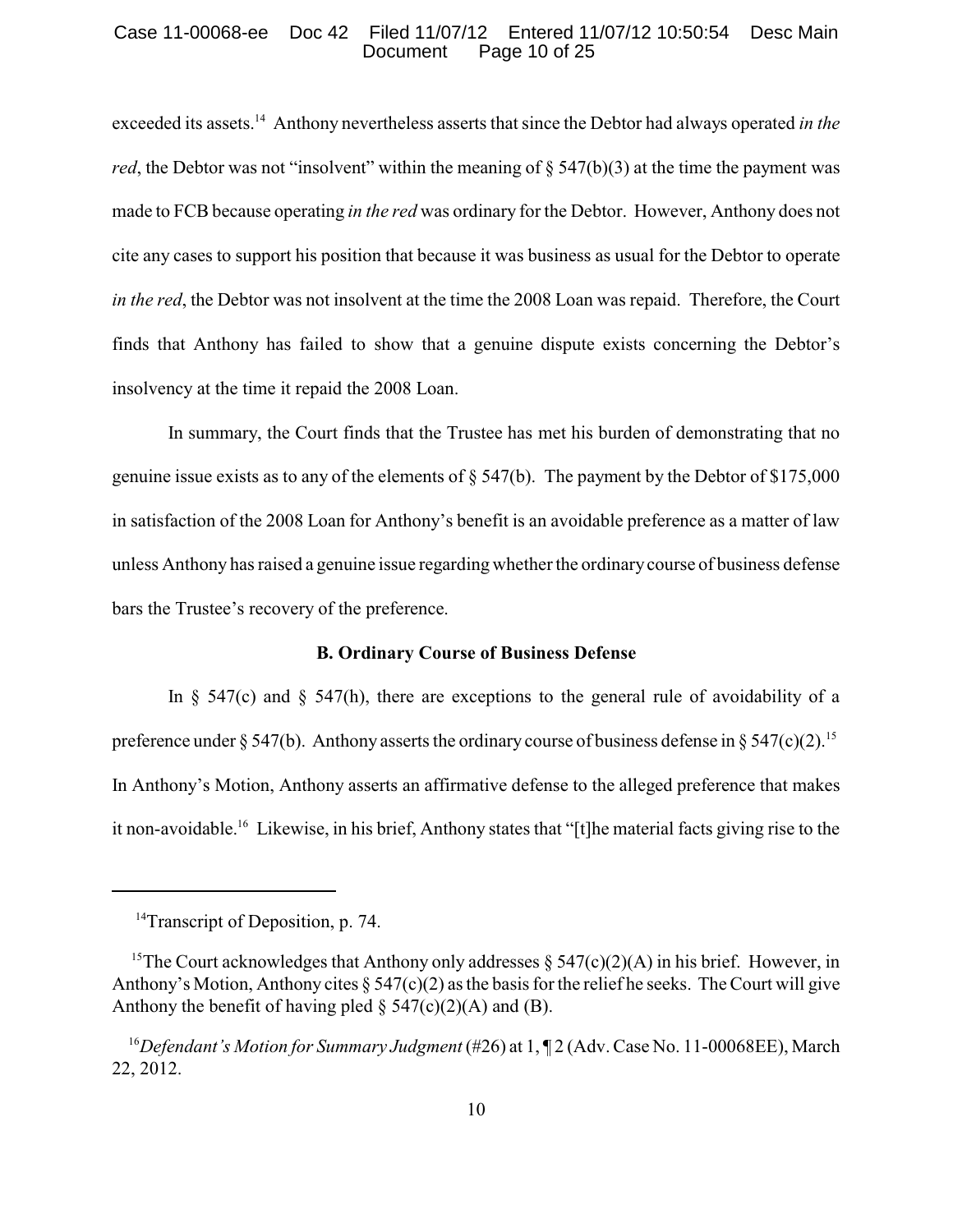#### Case 11-00068-ee Doc 42 Filed 11/07/12 Entered 11/07/12 10:50:54 Desc Main Page 11 of 25

claim and the ordinary course of business defense are not in dispute. The dispositive question is simply whether, based on the applicable and controlling case law, the ordinary course of business defense applies to bar Plaintiff's recovery." *Brief in Support of Defendant's Motion for Summary Judgment* (#28) at 5, (Adv. Case No. 11-00068EE), March 22, 2012.

Section 547(c)(2) provides:

. . . .

(c) The trustee may not avoid under this section a transfer--

(2) to the extent that such transfer was in payment of a debt incurred by the debtor in the ordinary course of business or financial affairs of the debtor and the transferee, and such transfer was--

> (A) made in the ordinary course of business or financial affairs of the debtor and the transferee; or

(B) made according to ordinary business terms;

11 U.S.C. § 547.

The 2005 amendments<sup> $17$ </sup> to the Code made it easier for a creditor to successfully invoke the ordinary course of business defense. Prior to the BAPCPA amendments, a defendant had to prove all three prongs of the ordinary course of business defense. Post BAPCPA, the defendant must still prove that the transfer was "in payment of a debt incurred by the debtor in the ordinary course of business." However, in addition, "the defendant need only plead and prove *either* that the transfer was made 'in the ordinary course of business or financial affairs of the debtor and the transferee' *or* that it was made according to 'ordinary business terms.'" 5 *Collier on Bankruptcy* ¶ 547.04[2] at 547-51 (Alan N. Resnick & Henry J. Sommer eds., 16th ed. 2012).

<sup>&</sup>lt;sup>17</sup> Bankruptcy Abuse Prevention and Consumer Protection Act of 2005, Pul. L. No. 109-8,  $\&$  409 (2005) (BAPCPA).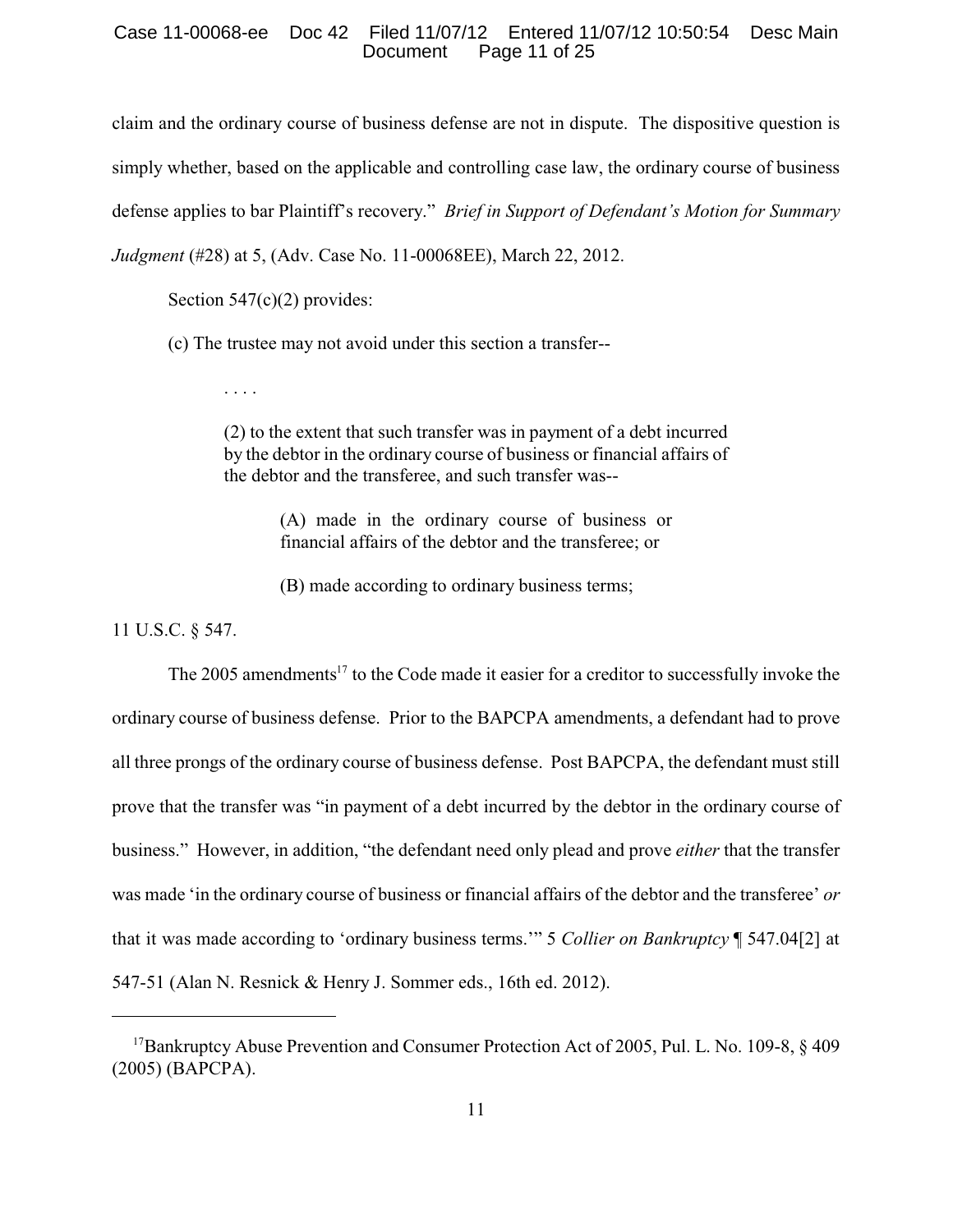## Case 11-00068-ee Doc 42 Filed 11/07/12 Entered 11/07/12 10:50:54 Desc Main Page 12 of 25

The ordinary course of business defense "'is intended to protect recurring, customary credit transactions' that are incurred and paid in the preference period for the purpose of encouraging the continuation of business by suppliers with a person seeking to avoid a bankruptcy filing. *G.H.*

*Leidenheimer Baking Co. v. Sharp (In re SGSM Acquisition Co., LLC),* 439 F.3d 233, 240 (5th Cir.

2006); 5 *Collier on Bankruptcy* ¶ 547.04[2] at p. 547–51 (16th ed.2010)." *Goldberg. v. Graybar*

*Elec. Co., (In re ACP Ameri-Tech Acquisition, LLC)*, 09-90082, 2012 WL 481582, at \*7 (Bankr.

E.D. Tex. Feb. 14, 2012). The burden of proving the ordinary course of business defense rests with

Anthony. *Braniff Airways, Inc. v. Midwest Corp.,* 873 F.2d 805, 806 (5thCir.1989).

The ordinary course of business defense requires that the repayment of the 2008 Loan be

examined by a subjective test and an objective test. These tests were discussed in the recent case of

*In re ACP Ameri-Tech Acquisition, LLC*. The bankruptcy court in *ACP Ameri-Tech* explained:

Generically speaking, the subjective test examines whether the transfers at issue were "ordinary as between the parties" and the objective test examines whether the transfers were "ordinary in the industry." *Payne v. Clarendon Nat'l Ins. Co. (In re Sunset Sales, Inc.),* 220 B.R. 1005, 1020 (B.A.P. 10th Cir.1998). After the adoption of the Bankruptcy Abuse Prevention and Consumer Protection Act in 2005, the transaction must satisfy either of the tests, but not both, in order to be protected from avoidance as a preferential transfer.

*In re ACP Ameri-Tech*, 2012 WL 481582, at \*8 (footnote omitted).

In a footnote, the bankruptcy court further explained:

The most-cited Fifth Circuit cases in this regard, *SGSM* and *Gulf City,*[ ] *supra* were 18 decided prior to the enactment of BAPCPA. Once BAPCPA amended the ordinary course defense in  $\S$  547(c)(2) to read the elements of the defense in the alternative, rather than the conjunctive, the portion of those opinions requiring satisfaction of both the subjective and objective tests is no longer applicable. *See Caillouet v. First Bank &Trust (In re Entringer Bakeries, Inc.),* 548 F.3d 344, 351 n. 9 (5th Cir. 2008).

<sup>&</sup>lt;sup>18</sup> [Gulf City Seafoods, Inc. v. Ludwig Shrimp Co., Inc. (In re Gulf City Seafoods, Inc.), 296 F.3d 363 (5th Cir. 2002)].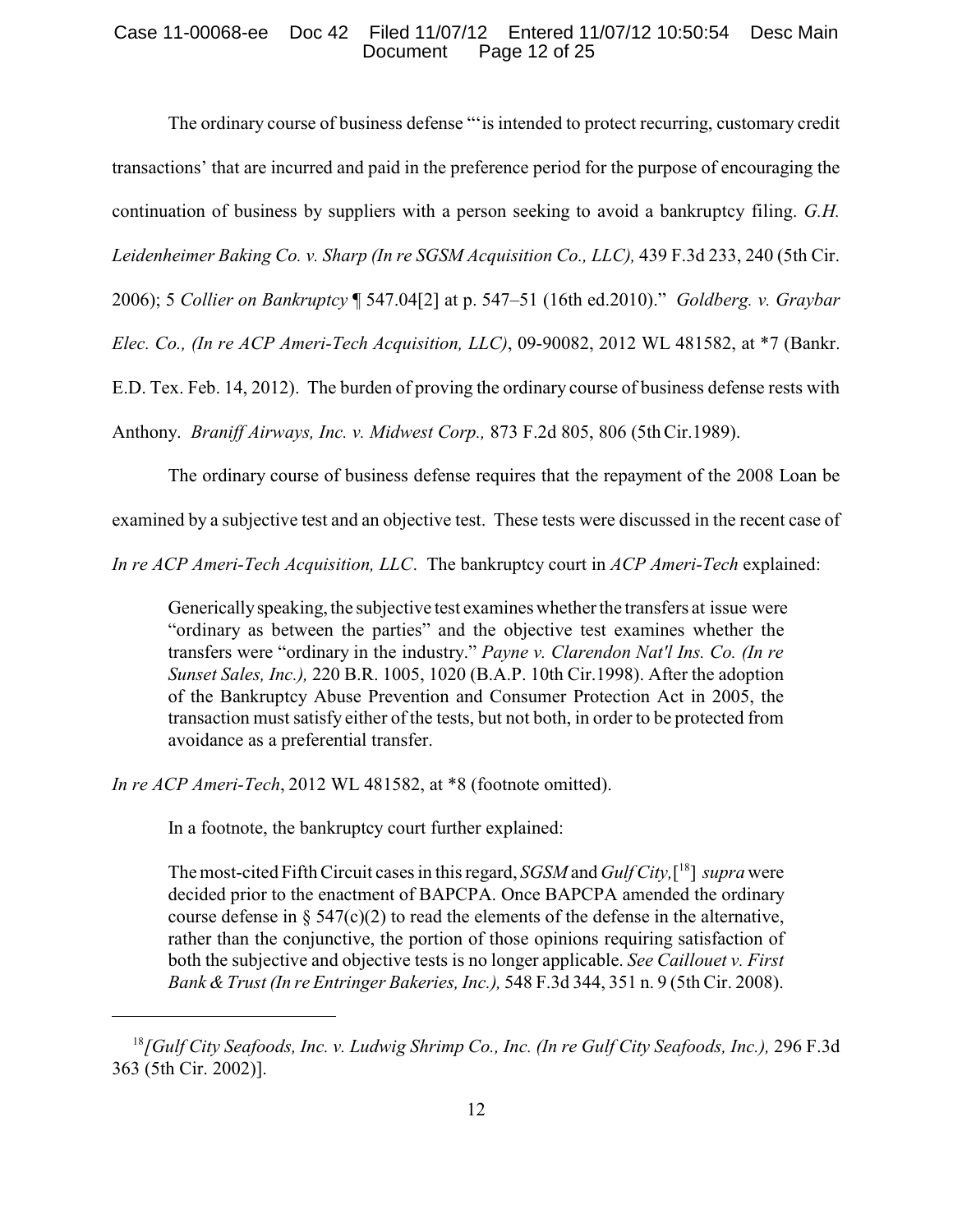*Id.* at fn. 21 (footnote added).

The Court applies the subjective test first to determine whether the repayment of the 2008 Loan was "ordinary" as between the Debtor and Anthony.

# **1. Subjective Test**

"There is no 'precise legal test' for [determining] whether payments are in the ordinary course of business"<sup>19</sup> of a debtor and a creditor. The Court must center its analysis on "whether the transactions between the debtor and the creditor before and during the ninety-day period are consistent." *Lightfoot v. Amelia Maritime Svcs. Inc. (In re Sea Bridge Marine, Inc.),* 412 B.R. 868, 872 (Bankr. E.D. La.2008).

Generally, this analysis requires a creditor to establish a "baseline of dealing" between the parties. In order to establish a "baseline of dealing," a creditor must show a history of the transactions between the debtor and the creditor demonstrating that the payments made during the preference period were similar to the payments made before the preference period. When analyzing the history of the transactions between a debtor and a creditor, courts generally consider:

four primary factors in connection with that data to determine the consistency of the conduct during that time frame: (1) the length of time the parties were engaged in the transaction in issue; (2) whether the amount or form of tender differed from past practices; (3) whether the debtor or creditor engaged in any unusual collection or payment activity; and (4) the circumstances under which the payment was made. 5 *Collier on Bankruptcy* ¶ 547.04[2][a][ii] at p. 547–54 (16th ed.2010).

*In re ACP Ameri-Tech*,2012 WL481582, at \*8; *See also Friede Goldman Halter, Inc. v. Aircomfort,*

*Inc. (In re The Consolidated FGH Liquidating Trust),* 392 B.R. 648, 660 (Bankr. S.D. Miss. 2008);

<sup>&</sup>lt;sup>19</sup> Gasmark Ltd. Liquidating Trust v. Louis Dreyfus Natural Gas Corp., 158 F.3d 312, 317 (5th Cir. 1998)(citations omitted); *See also Sommers v. Concrete Straightline Sawing, LLC (In re Contractor Technology, Ltd.),* 2007 WL 4206211, at \*2 (Bankr.S.D.Tex., Nov. 26, 2007).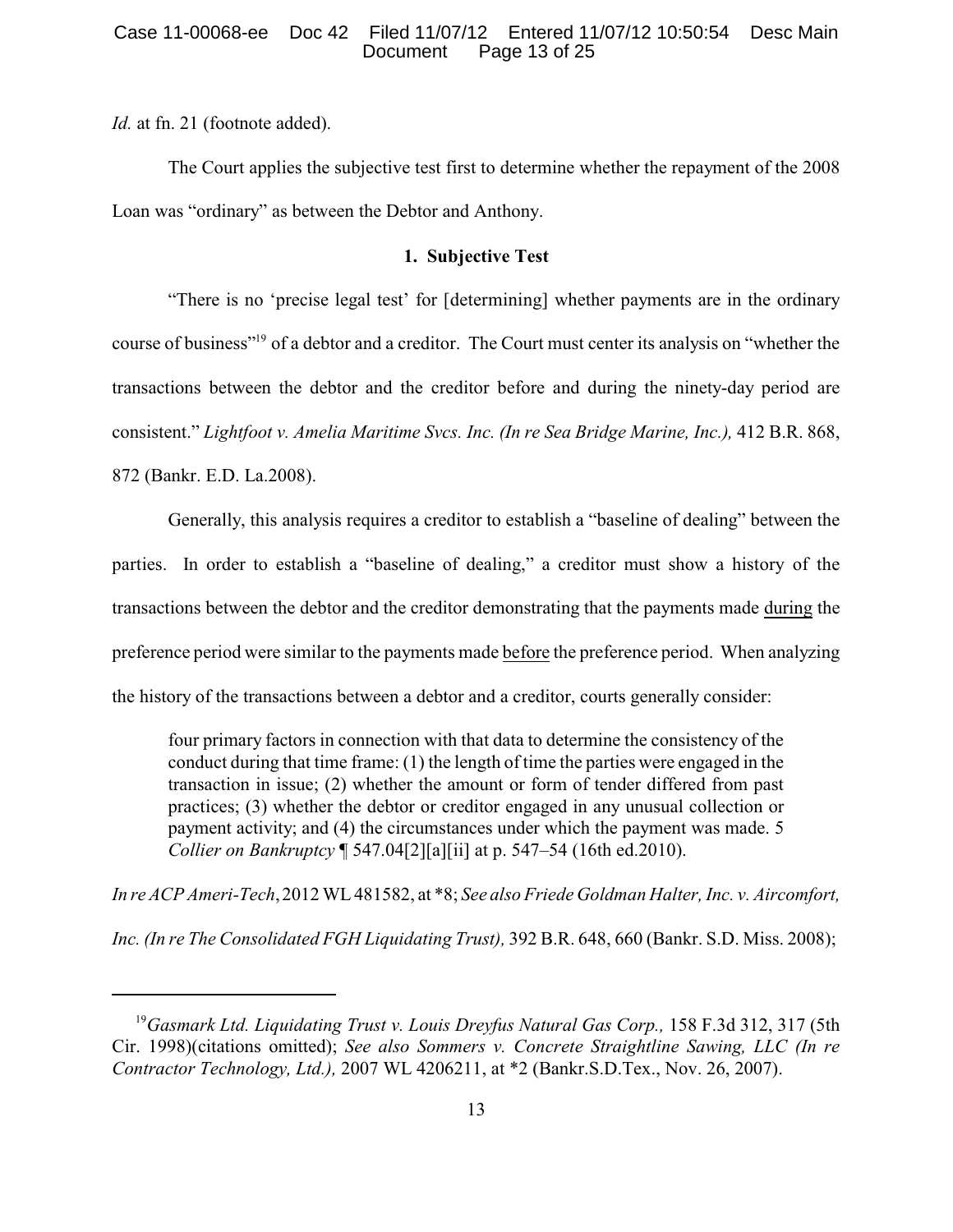#### Case 11-00068-ee Doc 42 Filed 11/07/12 Entered 11/07/12 10:50:54 Desc Main Page 14 of 25

*Torch Offshore, Inc. v. A & B Bolt & Supply, Inc. (In re Torch Offshore, Inc.),* 2009 WL 2849028, at \*2 (Bankr. E.D. La. Feb. 19, 2009); *Compton v. Plains Marketing, LP (In re Tri-Union Development Corp.),* 349 B.R. 145, 150 (Bankr. S.D. Tex. 2006); *Bison Building Holdings, Inc. v. Tomball Forest, LTD. (In re Bison Building Holdings, Inc.),* 473 B.R. 168, 177 (Bankr. S.D. Tex.  $2012$ ).<sup>20</sup>

The Court will now look to see if there is a genuine issue as to the existence of a consistent "baseline of dealing" between the Debtor and Anthony prior to and during the preference period. This task requires the Court to consider several key factors in connection with the parties' business relationship. These factors, as mentioned previously include: (1) length of time of transaction, (2) amount or form of tender, and (3) unusual collection or repayment activity and circumstances of payment.

## **a. Length of Time of Transaction**

Attached as Exhibit B to the *Response of H. Kenneth Lefoldt Liquidating Agent for Prevalence Health, LLCin Opposition to Michael L.Anthony'sMotion for Summary Judgment*(#37) is Anthony's *Responses to Plaintiff's First Set of Requests for Admissions, Interrogatories and Requests for Production* (collectively, Anthony's RFA). In Anthony's RFA, Anthony admitted the

<sup>&</sup>lt;sup>20</sup>The Court notes that while the Fifth Circuit has not formally adopted this four-part test, in its recent unpublished opinion of *In re Moye*, 2012 U.S. App. Lexis 17643 at \*8 (5th Cir. Aug. 21, 2012), the Fifth Circuit affirmed the opinion of the district court "for substantially the same reasons as those set forth in the district court's thorough and well-reasoned Order. . . ." In its opinion, the district court used a very similar test in determining whether the ordinary course of business defense applied. The district court summed up the test it used as: "courts consider the timing of the payments, the amount and manner in which the transaction was paid, and the circumstances under which the transfer was made." *Cage v. Hardy Rawls Enterprises, LLC,* Civil Action No. H-10-956, *Order* (#25), p. 32, (S.D. Tex. Dec. 23, 2010).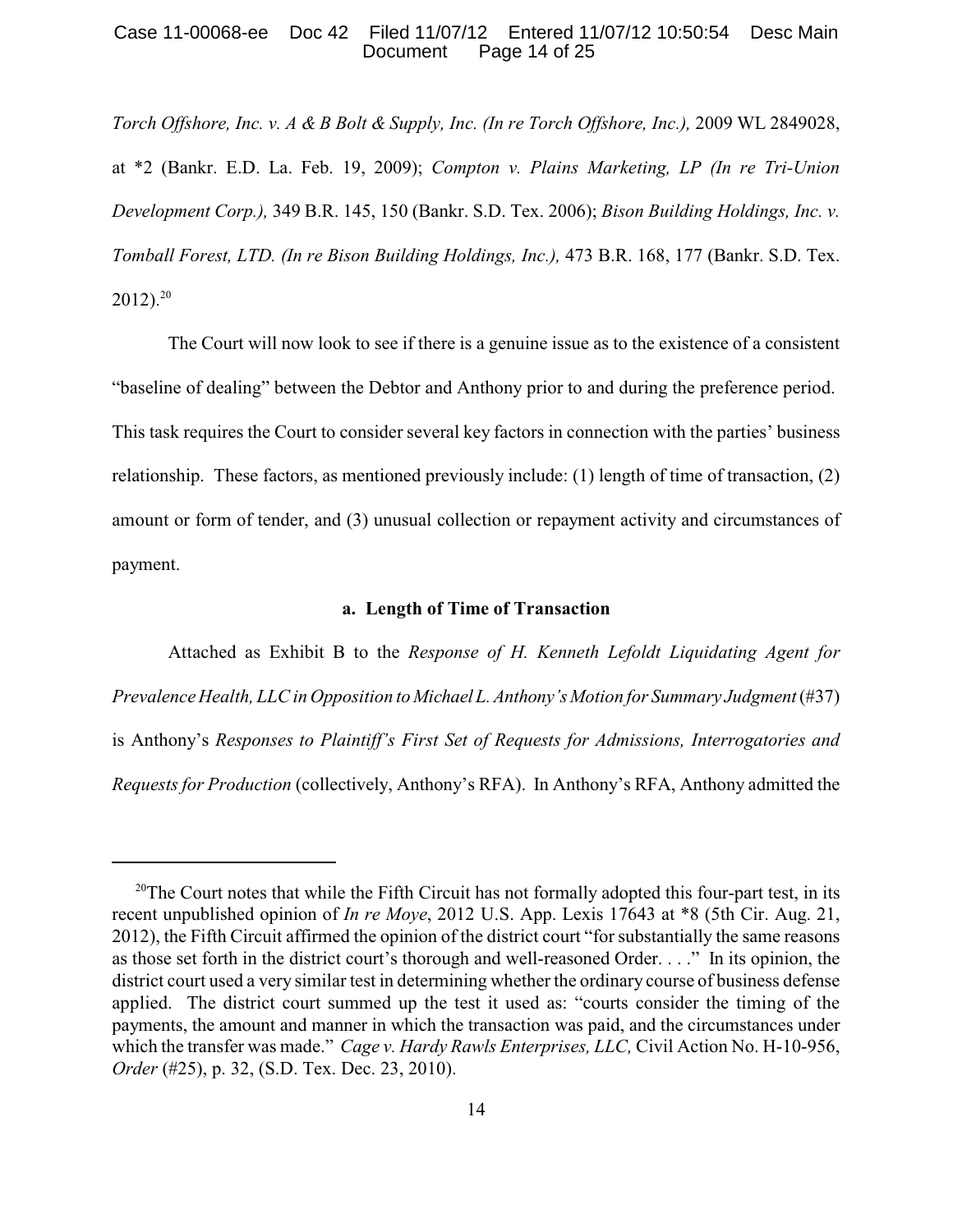#### Case 11-00068-ee Doc 42 Filed 11/07/12 Entered 11/07/12 10:50:54 Desc Main Page 15 of 25

following: that on January 28, 2008, he paid the Debtor \$125,000,<sup>21</sup> and that on the next day, January 29, 2008, the Debtor signed a promissory note, payable on demand, in favor of Anthony in the amount of \$175,000 with an interest rate of 7% per annum;<sup>22</sup> that on or about February 28, 2008, Anthony loaned the Debtor an additional \$50,000, bringing the total amount paid by Anthony to the Debtor under the 2008 Loan to  $$175,000$ ;<sup>23</sup> and that the Debtor paid FCB  $$175,000$  on August 29, 2008, which satisfied the loan Anthony had obtained from FCB in order to fund the 2008 Loan.<sup>24</sup> Consequently, the length of time the Debtor and Anthony were engaged in the 2008 Loan was seven months and one day or 212 days.

Anthony made one other unsecured loan to the Debtor prior to the 2008 Loan. On February 27, 2006, the Debtor signed a promissory note in favor of Anthony in the amount of \$200,000, payable on demand and bearing interest at 8% (2006 Loan). The 2006 Loan was repaid by the Debtor two months later or 61 days later on April 27, 2006, when the Debtor paid Anthony \$201,333.05.<sup>25</sup> In comparison, the 2008 Loan was not repaid until 212 days later.

In *In re Torch Offshore,* the court applied the four factors and found that when compared to the timing of the payments made during the preference period, there was a significant difference in the timing of the payments to the creditor before the preference period. The court held that "[a]lthough it is only one factor, the extreme difference in the time period for payment by the debtor,

<sup>&</sup>lt;sup>21</sup>Anthony's RFA,  $(\#37-2)$ , Admission No. 2.

 $\frac{22}{d}$ . at Admission Nos. 3 & 5.

 $^{23}$ *Id.* at Admission No. 6.

 $^{24}$ *Id.* at Admission Nos. 6 & 7.

<sup>&</sup>lt;sup>25</sup> Anthony's RFA,  $(\#37-2)$ , Interrogatory No. 7; Transcript of Deposition, p. 33.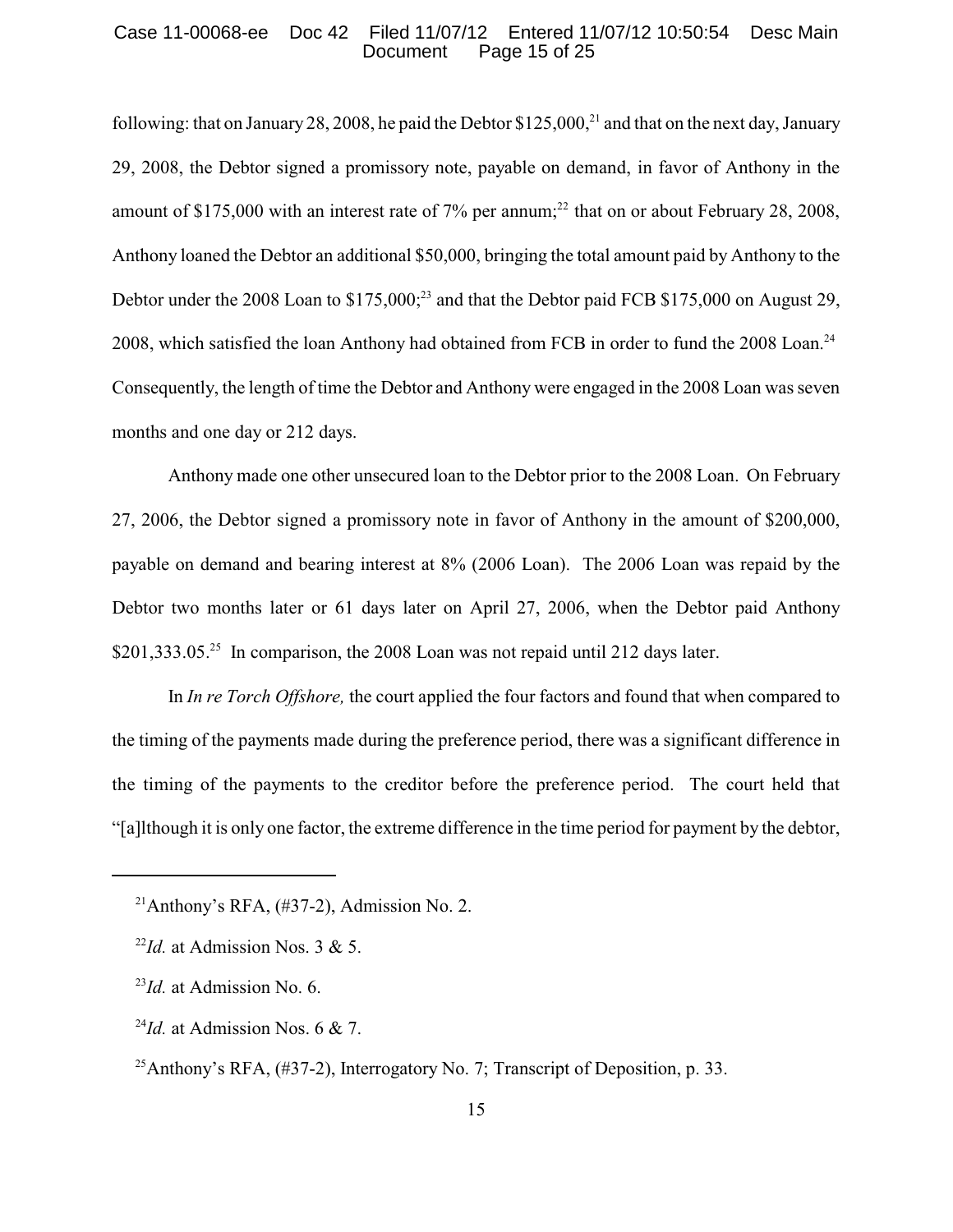#### Case 11-00068-ee Doc 42 Filed 11/07/12 Entered 11/07/12 10:50:54 Desc Main<br>Document Page 16 of 25 Page 16 of 25

from an average of 80.6 days prior to the preference period and an average of 172.25 during the preference period, shows a significant enough difference in payment activity to outweigh the other factors."<sup>26</sup> Therefore, the court found that the creditor had not met its burden under the ordinary course defense.

Like the court in *Torch Offshore,* the Court finds that in the case at bar, when comparing the time period for the payment made in the 2008 Loan with the time period for the payments made in the 2006 Loan, there is a significant difference in the time periods: 212 days versus 61 days. Consequently, the Court cannot find that Anthony has established a consistent "baseline of dealing" between the parties regarding the repayment of the 2008 Loan.

#### **b. Amount or Form of Tender**

As noted above, Anthony made one other unsecured loan to the Debtor during his five-plus years of employment with the Debtor. The amount and form of repayment of the 2006 Loan differs considerably from the 2008 Loan. The parties entered into the 2006 Loan on February 27, 2006, when the Debtor signed a promissory note in favor of Anthony in the amount of \$200,000, payable on demand and bearing interest at 8%.

In order to fund the 2006 Loan, Anthony borrowed money from FCB in the form of two separate lines of credit. The first loan had an interest rate which ranged from 7.50% to 7.75%; the second loan, from 8.00% to 8.25%. When the Debtor paid an interest payment to Anthony in the amount of  $$1,553.05$ ,<sup>27</sup> Anthony, in turn, paid this amount to FCB. When Anthony made demand

 $\frac{^{26}In}{^{26}In}$  *re Torch Offshore,* 2009 WL 2849028, at  $*3$  (footnote omitted).

<sup>&</sup>lt;sup>27</sup> Transcript of Deposition, Exh. 4, (Document 22-1), Exh. A p. 111.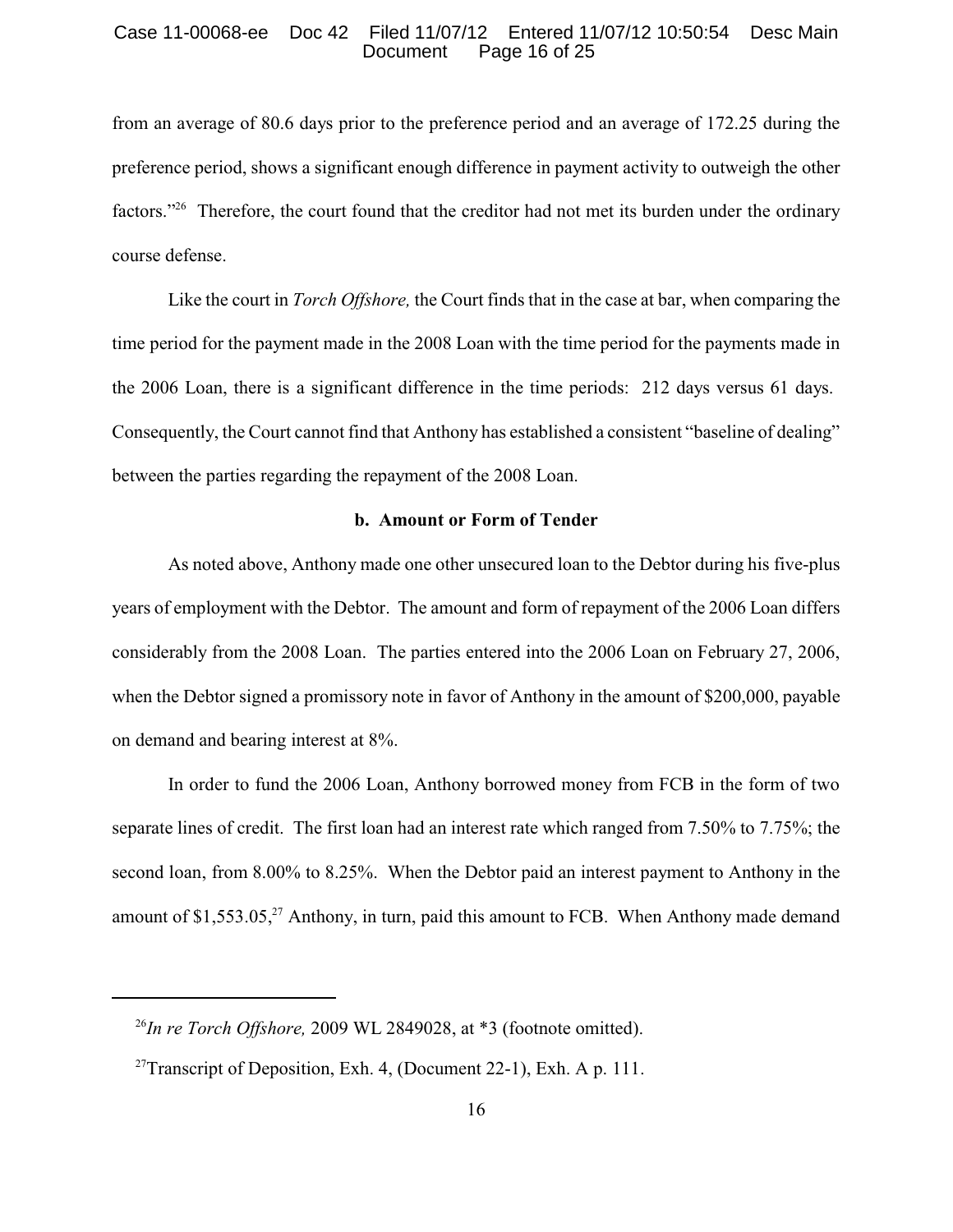#### Case 11-00068-ee Doc 42 Filed 11/07/12 Entered 11/07/12 10:50:54 Desc Main<br>Document Page 17 of 25 Page 17 of 25

on the note, the Debtor paid  $$201,333.05^{28}$  directly to Anthony. Anthony then used these funds to pay off his two loans to FCB. When added together (the interest payment and the final payment), the total is more than the amount the Debtor owed Anthony under the terms of the 2006 Loan.<sup>29</sup>

In comparison, the 2008 Loan was also funded by a loan Anthony obtained from FCB. The 2008 Loan was also an unsecured demand note for a total amount of \$175,000 at the rate of 7% per annum. However, unlike the 2006 Loan, the proceeds of the 2008 Loan were paid to the Debtor in two disbursements. The first disbursement of \$125,000 was given to the Debtor the day after the note was signed. The second disbursement of \$50,000 was given to the Debtor a month later.

In August of 2008, Anthony made a demand on the Debtor for repayment of the 2008 Loan. On August 29, 2008, a check was drawn on the Debtor's account for the principal amount of the note, \$175,000. The Debtor's check was made payable to FCB. Thus, unlike the 2006 Loan, the Debtor made its payment of \$175,000 directly to FCB to satisfy Anthony's loans at FCB.<sup>30</sup>

Because the Debtor made direct interest payments to FCB on Anthony's loan, Anthony accepted less than what he was owed by the Debtor according to the terms of the 2008 Loan. This occurred because the loan Anthony had made with FCB carried a variable interest rate which changed from 6.5% to 5%, and, therefore, the interest payments the Debtor made to FCB were based on a lower interest rate of 6.5% to 5% and not the higher interest rate of 7% as stated in the 2008 Loan. $31$ 

<sup>&</sup>lt;sup>28</sup> Anthony's RFA,  $(\#37-2)$ , Interrogatory No. 7; Transcript of Deposition, p. 33.

<sup>&</sup>lt;sup>29</sup>Transcript of Deposition, p. 32-33.

 $^{30}$ *Id.* at 40-45, and 71.

 $^{31}$ *Id.* at 47, 83-86.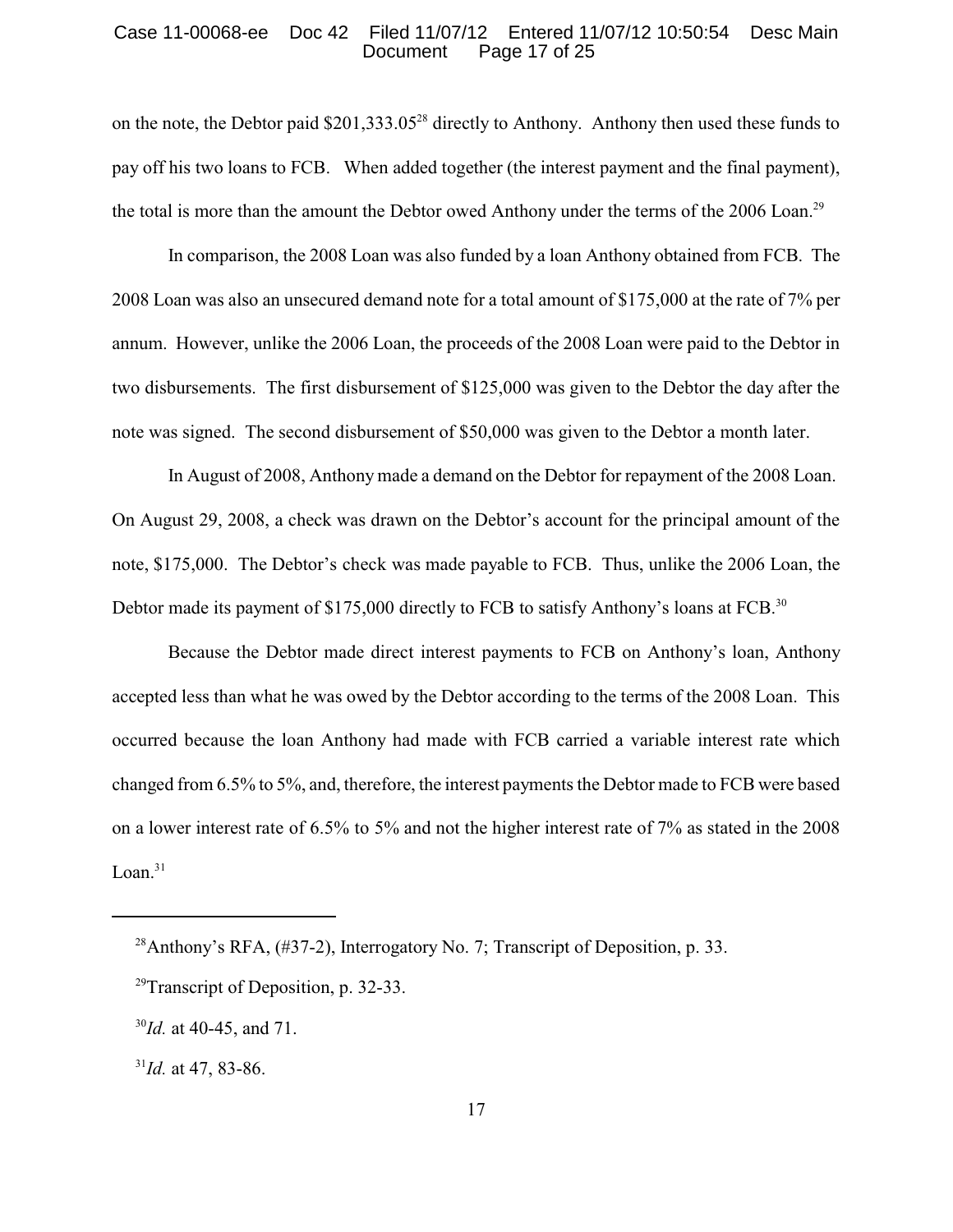## Case 11-00068-ee Doc 42 Filed 11/07/12 Entered 11/07/12 10:50:54 Desc Main<br>Document Page 18 of 25 Page 18 of 25

Unlike the majority of ordinary course of business cases, this case does not involve payments that were made by a debtor in a manner inconsistent with the express terms of a note or other financial arrangement, $32$  but involves a single payment that was made by the Debtor to Anthony in accordance with the "payable on demand" terms of the note. However when the two loans are compared, the amount and the form of the tender differed in three important ways:

(1) The 2006 Loan was fully funded at or around the time the note was signed; however, the 2008 Loan was funded by Anthony in two disbursements, which were a month apart;

(2) The Debtor made payments directly to Anthony for the 2006 Loan and paid Anthonymore than he was owed according to the terms of the 2006 Loan. As for the 2008 Loan, the Debtor made payments directly to FCB and paid Anthony less than he was owed according to the terms of the 2008 Loan; and

(3) When the Debtor repaid the 2006 Loan, it repaid principal and accrued interest. When the Debtor repaid the 2008 Loan, it repaid only the original principal amount of the loan, namely \$175,000.<sup>33</sup>

Consequently, the Court cannot find that the amount or form of payment established an undisputed "baseline of dealing" between the Debtor and Anthony so as to show that the 2008 Loan was repaid in the ordinary course of business between the Debtor and Anthony.

<sup>&</sup>lt;sup>32</sup>5 *Collier on Bankruptcy* at  $\llbracket$  547.04[2][a] at 547-55.

<sup>&</sup>lt;sup>33</sup>As Anthony asserts, the Court acknowledges that the difference between the amount the Debtor paid and the amount the Debtor should have paid pursuant to the two notes is not a substantial sum of money.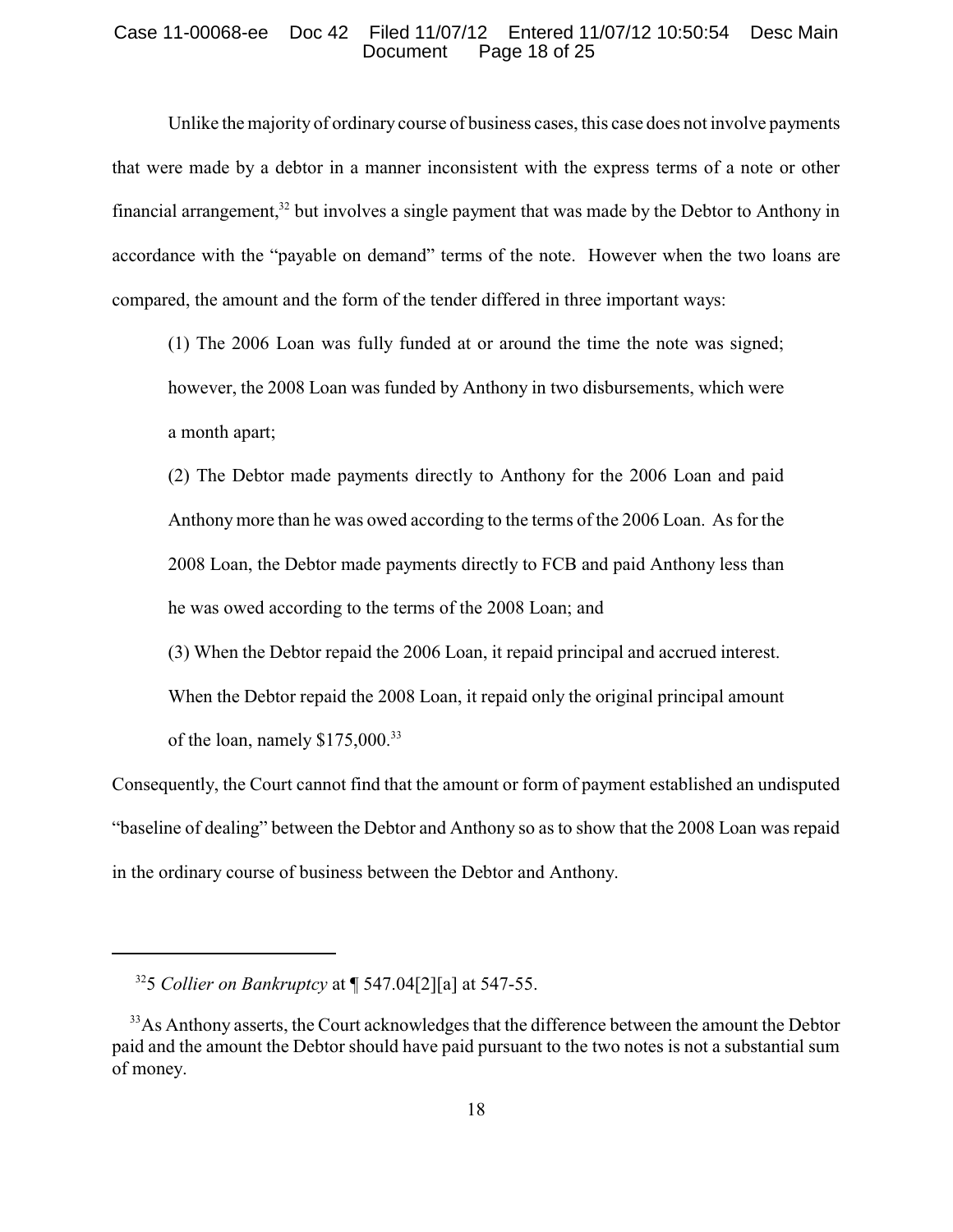### Case 11-00068-ee Doc 42 Filed 11/07/12 Entered 11/07/12 10:50:54 Desc Main<br>Document Page 19 of 25 Page 19 of 25

## **c. Unusual Collection or Payment Activity and Circumstances of Payment**

Because the facts before the Court do not give rise to the typical debtor and creditor relationship where the creditor is an unrelated third-party and where the note requires payment in regular installments, the Court will combine the last two factors for determining a "baseline of dealing" and address them together.

"The court will normally compare the collection activities that preceded each challenged transfer with the pattern of collection activities occurring prior to the preference period to see if the collection activities that preceded the alleged preferences fall within that pattern." 5 *Collier on Bankruptcy* ¶ 547.04[2][a] at 547-56.

In the case at bar, there were no stereotypical "collection activities" because the 2006 Loan and the 2008 Loan were demand notes and because Anthony was an insider. However, the Court finds that the circumstances under which the payment was made, a small corporation making payments to an insider, did give rise to unusual collection efforts and payment practices.

As president and chief operating officer of the Debtor, Anthony reviewed the Debtor's monthly financial statements which were prepared by the Debtor's comptroller.<sup>34</sup> Therefore, Anthony knew the current financial status of the Debtor, knew whether the Debtor had "raised X amount of money, $\frac{355}{35}$  and, most important, knew when the time was right to make demand for payment from the Debtor. In other words, Anthony knew when the Debtor had sufficient funds on hand to satisfy the 2008 Loan he had made to the Debtor.<sup>36</sup> Tellingly, Anthony himself, rather than

 $34$ Transcript of Deposition, p. 92.

 $^{35}$ *Id.* at 36, 52.

 $^{36}$ *Id.* at 36.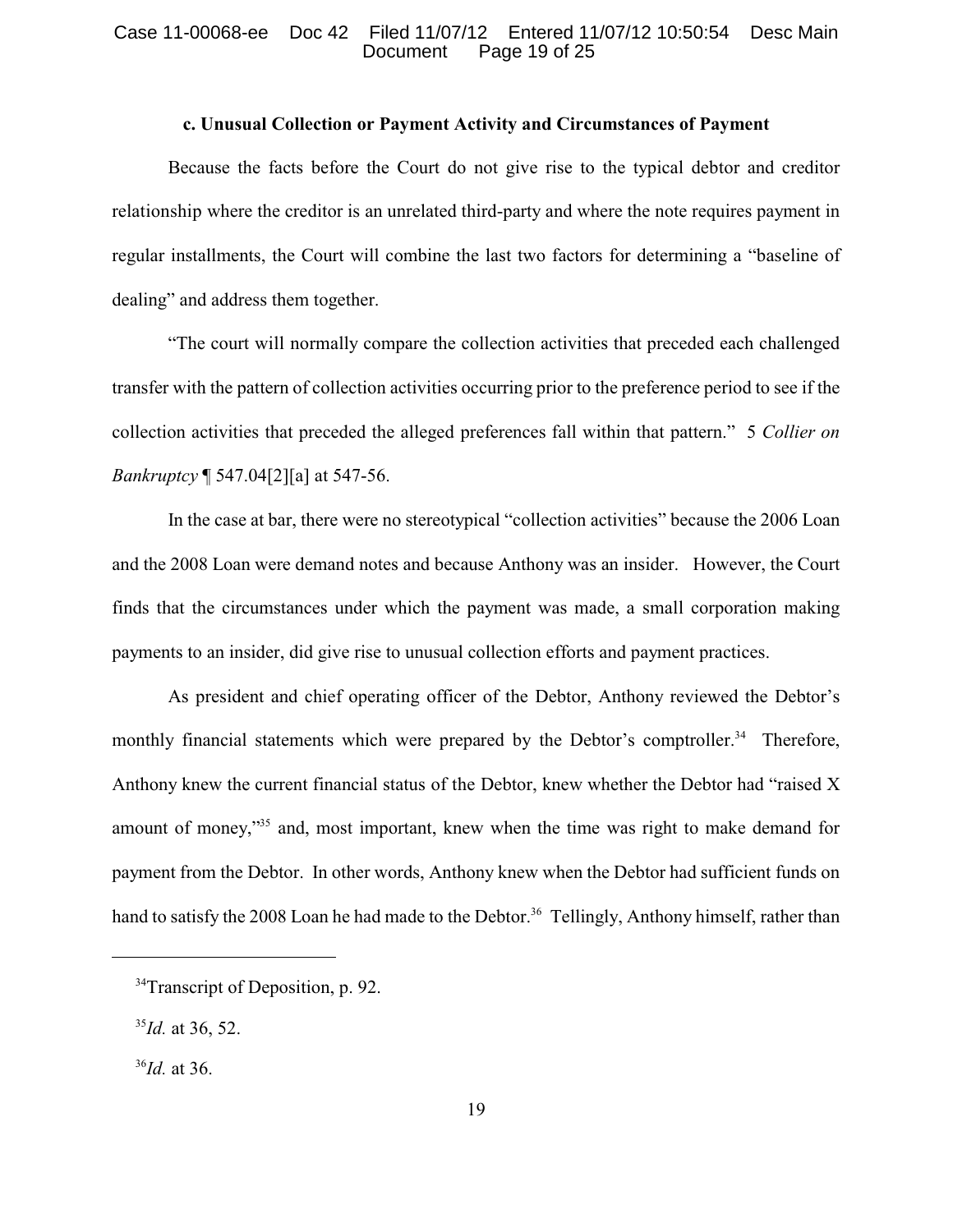## Case 11-00068-ee Doc 42 Filed 11/07/12 Entered 11/07/12 10:50:54 Desc Main Page 20 of 25

the Debtor's comptroller, signed the  $$175,000$  check.<sup>37</sup>

In his deposition, Anthony testified as to the circumstances surrounding the repayment of the 2008 Loan:

My recollection is probably very similar to April 2006, you know. Probably had some sense that, you know, there was adequate monies in the cash account and casually – in a casual conversation one day said, oh, yeah, we've got that loan out there. That needs to be paid off, so let's pay it off.  $38$ 

The Court finds that because of the small size of the Debtor and the positions of authority Anthony held in the Debtor, the collection activities of Anthony were unusual. As the president and board member of the Debtor, Anthony had intimate knowledge of the day-to-day affairs of the Debtor. Therefore, unlike the employee in *In re Desktop Engineering Solutions Inc.*<sup>39</sup> who loaned money to his employer in order to enable his employer to pay invoices, Anthony was in a position not only to know when the Debtor had the funds on hand to pay him back, but also, as the president and chief operating officer of the Debtor, to direct if and when the Debtor would repay the 2008 Loan. *See Hassett v. Goetzmann (In re CIS Corp.),* 195 B.R. 251, 259 (Bankr. S.D.N.Y. 1996)("[CEO] must be charged with the highest duty since he was the top ranking executive of [the debtor], with the highest level of responsibility and compensation from the company.").

Consequently, the Court finds that Anthony has not shown the existence of a genuine issue as to whether the preference met the subjective test, that is, that the payment of the 2008 Loan was

 $^{38}$ *Id.* at 52.

 $37$ *Id.* at 54-56.

<sup>&</sup>lt;sup>39</sup> Desktop Engineering Solutions Inc. v. Ransom (In re Desktop Engineering Solutions Inc.), 1994 WL 398369, 30 F.3d 1492 (5th Cir. 1994) (Not selected for publication in the Federal Reporter) (Unpublished opinions issued before January 1, 1996, are precedent. 5th Cir. Local Rule 47.5.3.).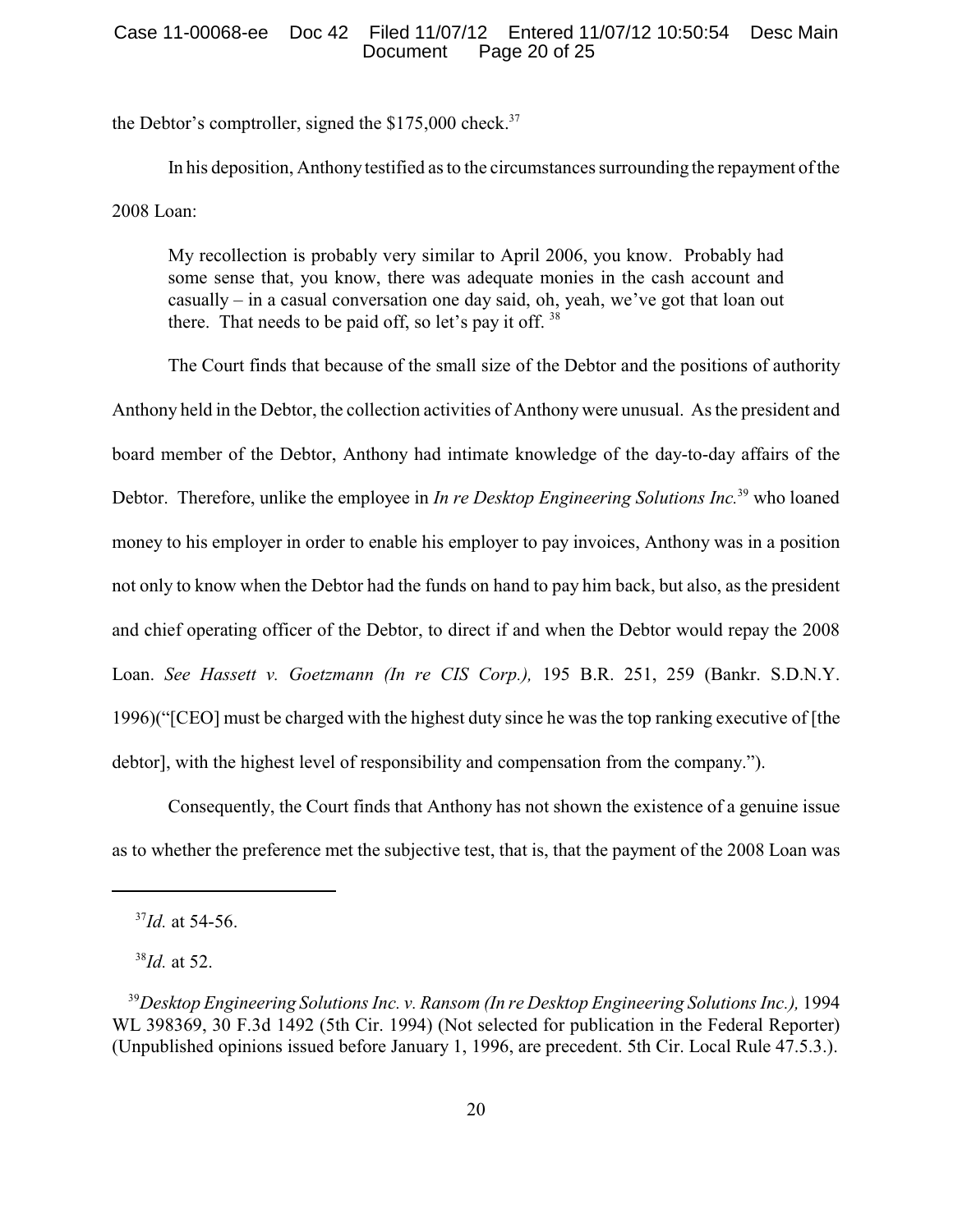"ordinary as between the parties." The Court will now look to see if Anthony can meet the objective

test to show that the payment of the 2008 Loan was "ordinary in the industry."

## **2. Objective Test**

The objective test focuses on whether the payment arrangement conforms to ordinary

business terms. The Fifth Circuit addressed the objective test in *Gulf City Seafoods, supra*:

Nearly all other circuits have held that a payment is "according to ordinary business terms" if the payment practices at issue comport with the standard of the industry. Under the holdings of these cases, the relevant inquiry is "objective"; that is to say, we compare the credit arrangements between other similarly situated debtors and creditors in the industry to see whether the payment practices at issue are consistent with what takes place in the industry.

. . . .

[W]e will follow all the other circuits and adopt an "objective" test for deciding whether a payment arrangement was made "according to ordinary business terms"; that is, the question must be resolved by consideration of the practices in the industry–not by the parties' dealings with each other. Because "ordinary business terms" sets an outer boundaryto the parties' practices, the ultimate question is simply whether a particular arrangement is so out of line with what others do that it fails to be "according to ordinary business terms." We leave this case by case determination where it belongs–with the bankruptcy judge. We only say that the judge must satisfy himself or herself that there exists some basis in the practices of the industry to authenticate the credit arrangement at issue. Otherwise the practice cannot be considered an "ordinary" way of dealing with debtors.

*In re Gulf City Seafoods*, 296 F.3d at 367-69 (citations and footnotes omitted).

The Fifth Circuit went on to discuss how a court should define the industry whose standard should be used for comparison. "In our view, for an industry standard to be useful as a rough benchmark, the creditor should provide evidence of credit arrangements of other debtors and creditors in a similar market, preferably both geographic and product." *Id.* at 369 (footnote omitted).

As Anthony testified in his deposition, the Debtor was in the business of providing various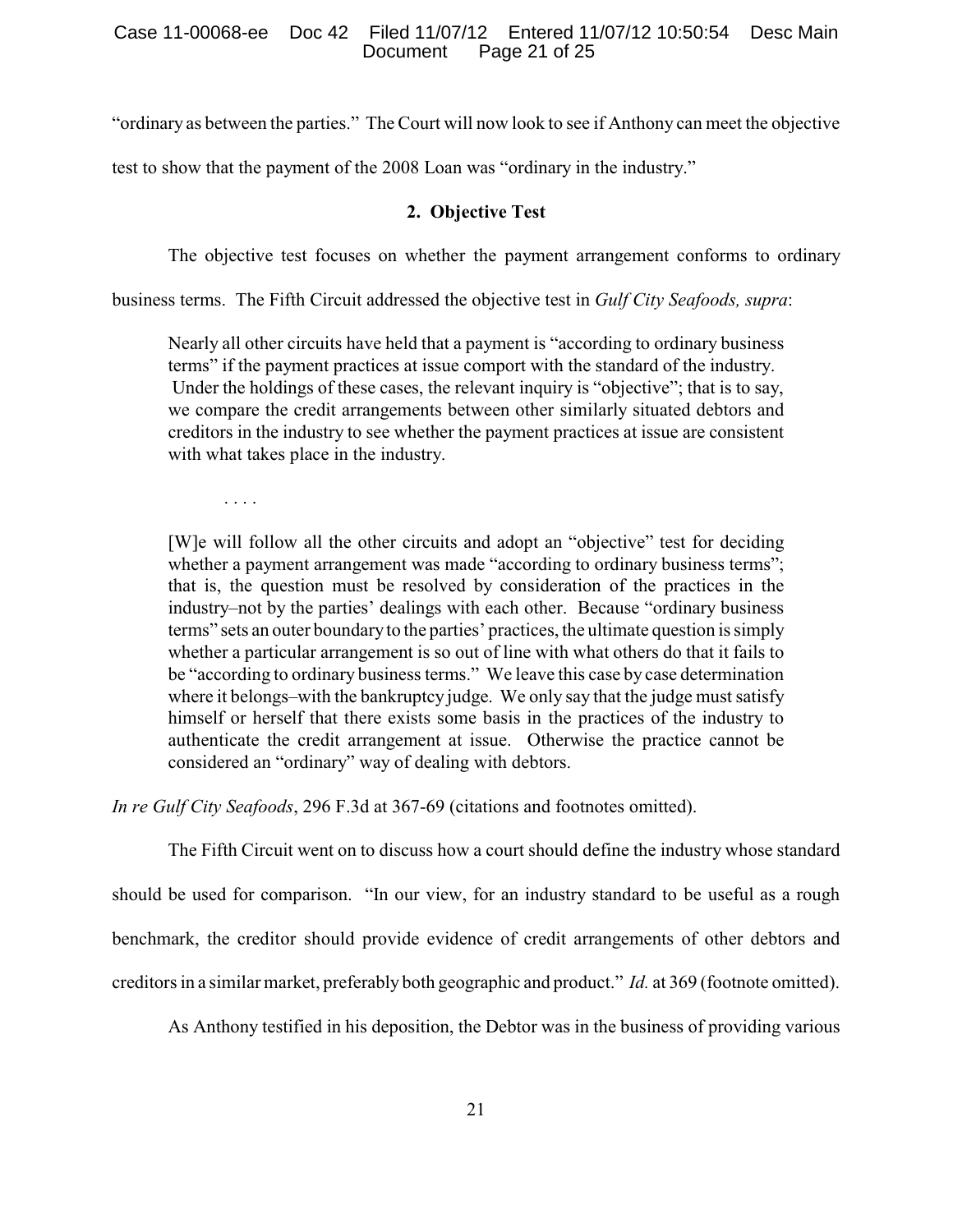#### Case 11-00068-ee Doc 42 Filed 11/07/12 Entered 11/07/12 10:50:54 Desc Main<br>Document Page 22 of 25 Page 22 of 25

health care benefits to individuals. However, Anthony did not offer any evidence that in the health care business, it is the industry standard for insiders to provide loans to his/her employer and for an insider to dictate when the loans should be repaid.

The only proof Anthony does submit in support of his position that his 2008 Loan was the standard in any industry is his own testimony in his *Affidavit of Michael L. Anthony*<sup>40</sup> (Anthony's Affidavit). In Anthony's Affidavit, Anthony states that he provided loans to two other companies he had acquired as distressed companies. Anthony then states that "[i]n my experience both as an owner and as an employee, it is common for officers or principals of a small, privately-held company to make loans to small companies."<sup>41</sup> However, other than his own testimony, Anthony does not offer any evidence to support his suppositions. Nor does Anthony's Affidavit specifically discuss the repayment of the 2008 Loan or explain how the circumstances regarding the repayment of the 2008 Loan are similar to the industry standard.

The Court finds that Anthony's conclusory, self-serving statements are insufficient to meet his burden of producing evidence of an industry standard–in either the health care industry or any industry for that matter. *In re Bison Building,* 473 B.R. at 177. *See Marshall v. East Coast Parish Hosp. Serv. Dist.,* 134 F.3d 319, 324 (5th Cir 1998) (conclusory, unsupported statements are insufficient); *See also Burtch v. Revchem Composites, Inc. (In re Sierra Concrete Design, Inc.),* 463 B.R. 302, 306 (Bankr. D. Del. 2012) (conclusory allegation in a supporting affidavit was "insufficient evidence to establish the ordinary course of business.").

The Court finds that Anthony has not met his burden under the objective standard which

 $40$ Anthony's Affidavit is attached as Exhibit 8 to Anthony's Motion.

<sup>&</sup>lt;sup>41</sup>Motion, Exhibit 8, at 2, ¶ 3, *Affidavit of Michael L. Anthony* (#26-8).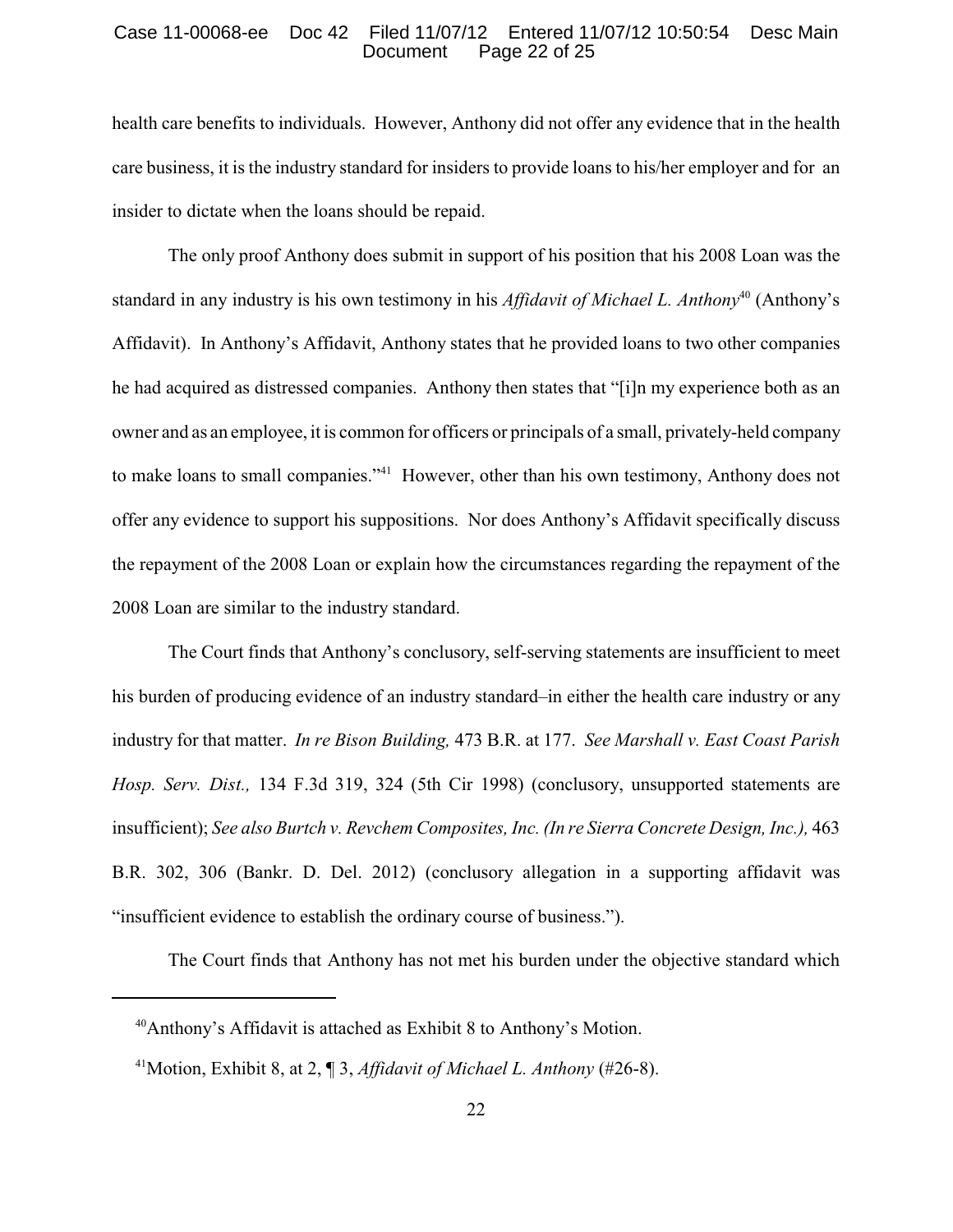### Case 11-00068-ee Doc 42 Filed 11/07/12 Entered 11/07/12 10:50:54 Desc Main<br>Document Page 23 of 25 Page 23 of 25

would allow the Court to "satisfy himself or herself that there exists some basis in the practices of the industry to authenticate the credit arrangement at issue." Therefore, the 2008 Loan "cannot be considered an 'ordinary' way of dealing with debtors."<sup>43</sup>

Anthony relies on the unpublished opinion of *In re Desktop Engineering Solutions Inc.*<sup>44</sup> to support his position that repayment of the 2008 Loan was consistent with the ordinary course of dealing. However, as noted previously, the Court finds that *Desktop Engineering* is factually distinguishable from the case at bar. In *Desktop Engineering* an employee made two loans to the debtor; however, both loans were secured by a security agreement and both had a regular, monthly payment schedule. In addition, the employee was simply a creditor of the debtor, not an insider. As for the payments in question, the debtor made approximately eleven monthly payments to the employee in the year prior to filing bankruptcy. The issue before the Fifth Circuit was whether the loan repayments were subject to the ordinary course of business exception, and thus, were not voidable preferences. The Fifth Circuit found that the payments in question were consistent with the prior course of dealing between the parties: both notes were secured, and timely monthly payments were made by the debtor. In addition, the trustee did not produce any evidence to contradict the employee's testimony that this type of financing was a customary alternative to other more traditional methods of financing used within the computer industry. Consequently, the Fifth Circuit upheld the bankruptcy court's finding that the payments on the loan were incurred in the

 $^{43}Id.$ 

<sup>&</sup>lt;sup>42</sup>In re Gulf City Seafoods, 296 F.3d at 369.

<sup>&</sup>lt;sup>44</sup> As noted previously, *Desktop Engineering* was issued in 1994. Unpublished opinions issued before January 1, 1996, are precedent. 5th Cir. Local Rule 47.5.3.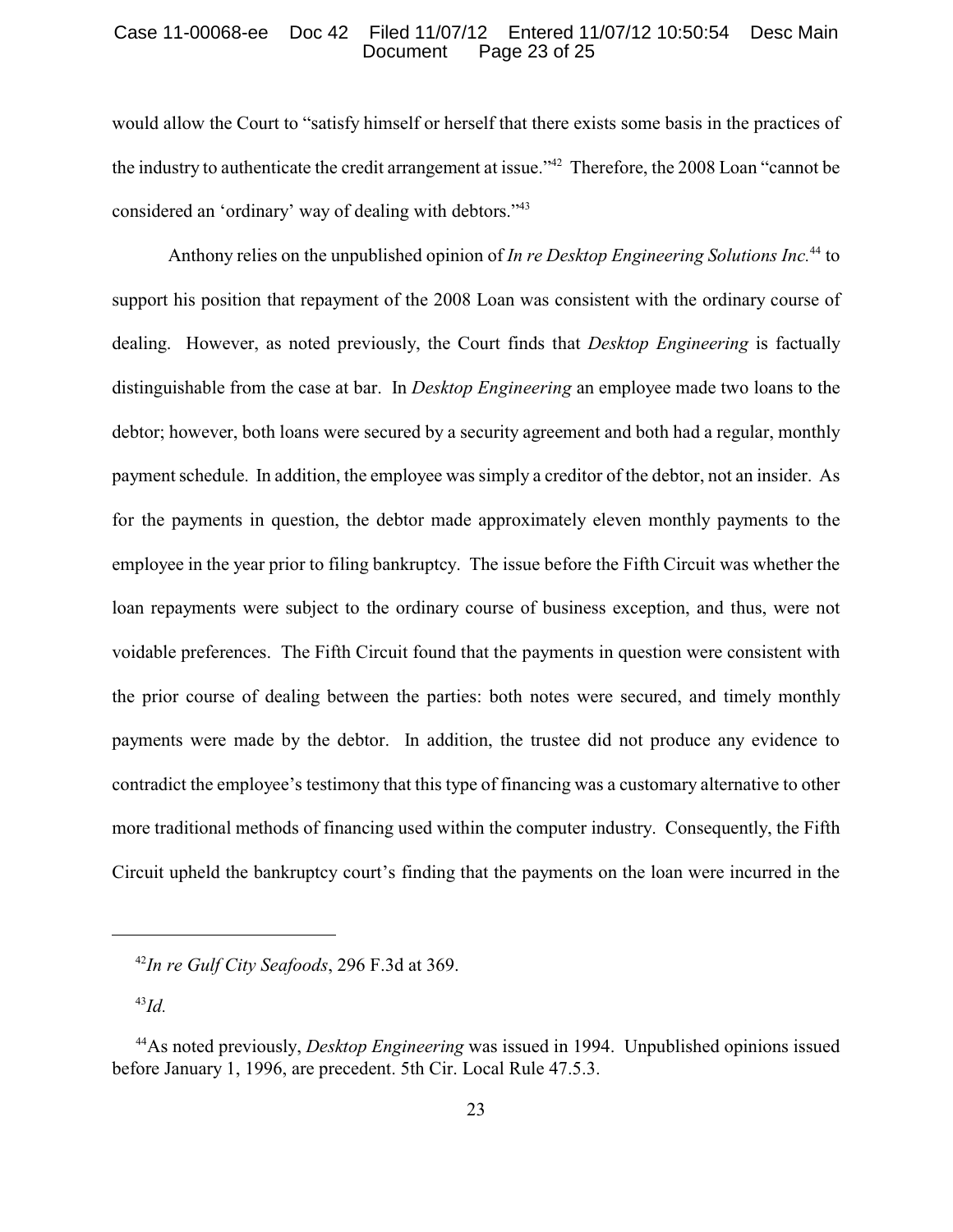#### Case 11-00068-ee Doc 42 Filed 11/07/12 Entered 11/07/12 10:50:54 Desc Main<br>Document Page 24 of 25 Page 24 of 25

ordinary course of business between the employee and the debtor.<sup>45</sup>

As noted previously, the terms and payments of the two loans made byAnthonyto the Debtor were not consistent as in *Desktop Engineering*. In addition, unlike the employee in *Desktop Engineering*, Anthony was an insider who had knowledge of when the Debtor had sufficient funds on hand to repay the 2008 Loan and had the authority to direct the repayment of the loan.

For these reasons and those stated above, Anthony did not meet the subjective test for establishing the ordinariness of the repayment. In addition, Anthony failed to meet the objective test because he failed to prove that the 2008 Loan was an industry norm. Consequently, unlike the employee in *Desktop Engineering*, Anthony has failed to meet his burden of showing the existence of an issue as to the ordinary course of business exception.

# **CONCLUSION**

In the Trustee's Motion, the Trustee asserts that there is no dispute as to any material fact; therefore, the Trustee is entitled to a judgment as a matter of law that the 2008 Loan is an avoidable preference. In Anthony's Motion, Anthony asserts that there is no dispute as to any material facts; therefore, Anthony is entitled to a judgment as a matter of law that the 2008 Loan is not an avoidable because of the ordinary course of business defense.

The Court agrees with both the Trustee and Anthony that there is no genuine issue of material facts. As noted above, Anthony concedes the facts that prove that the 2008 Loan was a preference as defined under § 547(b). Therefore, to survive the Trustee's Motion, the burden then shifted to Anthony to produce evidence creating a fact issue as to whether the 2008 Loan was repaid in the ordinary course of business under  $\S$  547(c)(2).

<sup>&</sup>lt;sup>45</sup>Desktop Engineering Solutions Inc., 1994 WL 398369, at \*5.